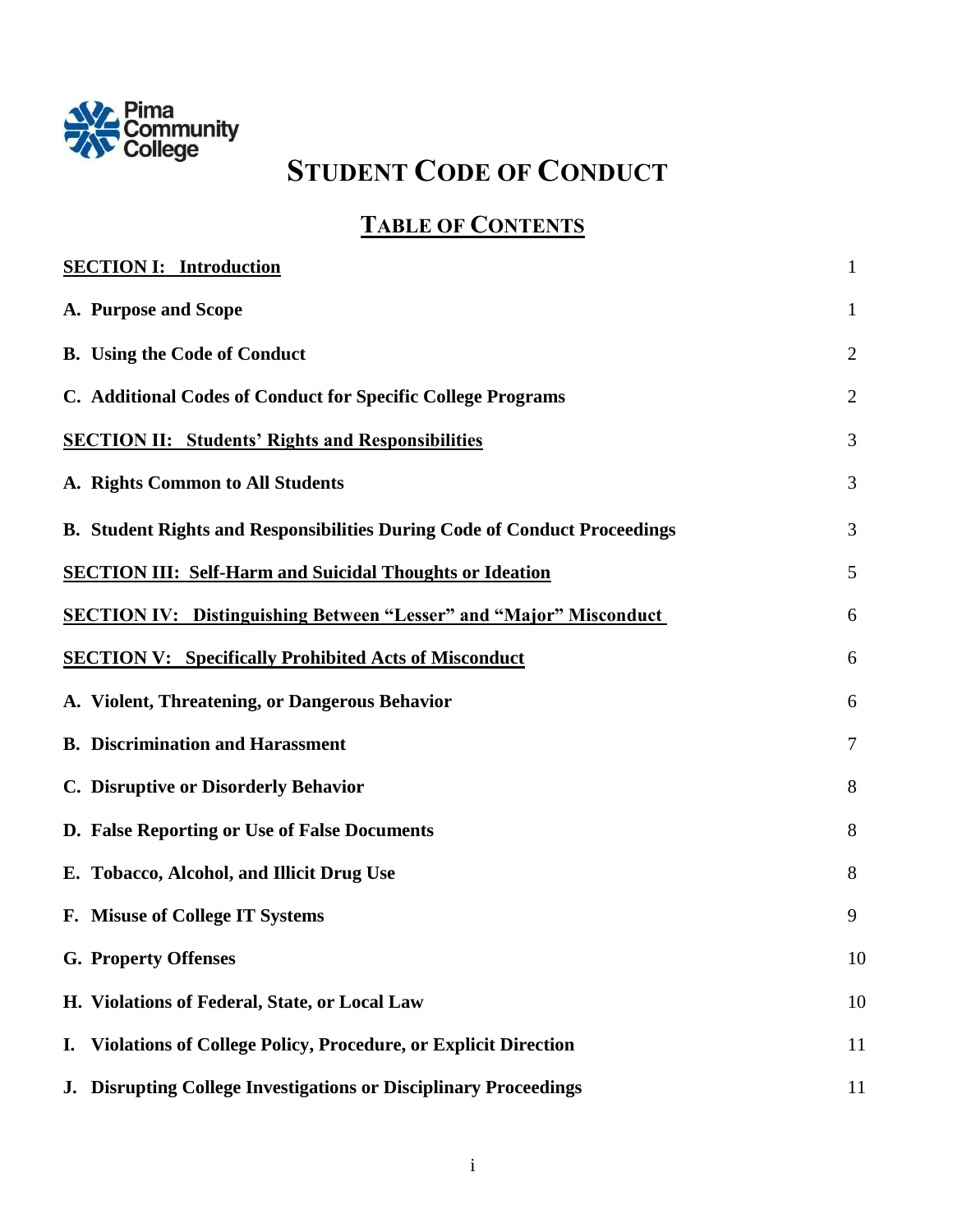| K. Attempted Misconduct or Conspiracy to Commit Misconduct                                         | 12 |
|----------------------------------------------------------------------------------------------------|----|
| <b>SECTION VI: Reporting Code of Conduct Violations</b>                                            | 12 |
| A. In Emergencies                                                                                  | 12 |
| <b>B.</b> Submitting Complaints                                                                    | 12 |
| C. Confidential and Anonymous Complaints                                                           | 13 |
| <b>SECTION VII: Conducting Code of Conduct Proceedings</b>                                         | 13 |
| A. Selecting the Code Decision-Maker                                                               | 13 |
| <b>Instructors as Complainants/Code Decision-Makers</b><br>1.                                      | 13 |
| 2. The Dean of Students as Code Decision-Maker                                                     | 14 |
| B. Discretion of Code Decision-Makers in Initiating, Continuing, & Terminating Code Proceedings 14 |    |
| C. Notice of Complaints and Delivery of Complaint-Related Information                              | 14 |
| <b>D. Complaint Resolution Meetings</b>                                                            | 15 |
| 1. Lesser Misconduct Resolution Meetings                                                           | 15 |
| 2. Major Misconduct Resolution Meetings                                                            | 16 |
| E. Code of Conduct Decisions                                                                       | 17 |
| F. Responsive Action by the Code Decision-Maker                                                    | 18 |
| G. Notice of Code of Conduct Decisions, Responsive Actions, and Right to Appeal                    | 19 |
| <b>SECTION VIII: Conduct Agreements – Form and Effect</b>                                          | 20 |
| <b>SECTION IX: Appeals</b>                                                                         | 20 |
| A. Who May Appeal                                                                                  | 20 |
| <b>B.</b> Acceptable Bases for Appeal                                                              | 21 |
| C. Requesting an Appeal                                                                            | 21 |
| <b>D.</b> Appellee Responses to Appeals                                                            | 22 |
| E. Designating an Appeal Review Board                                                              | 22 |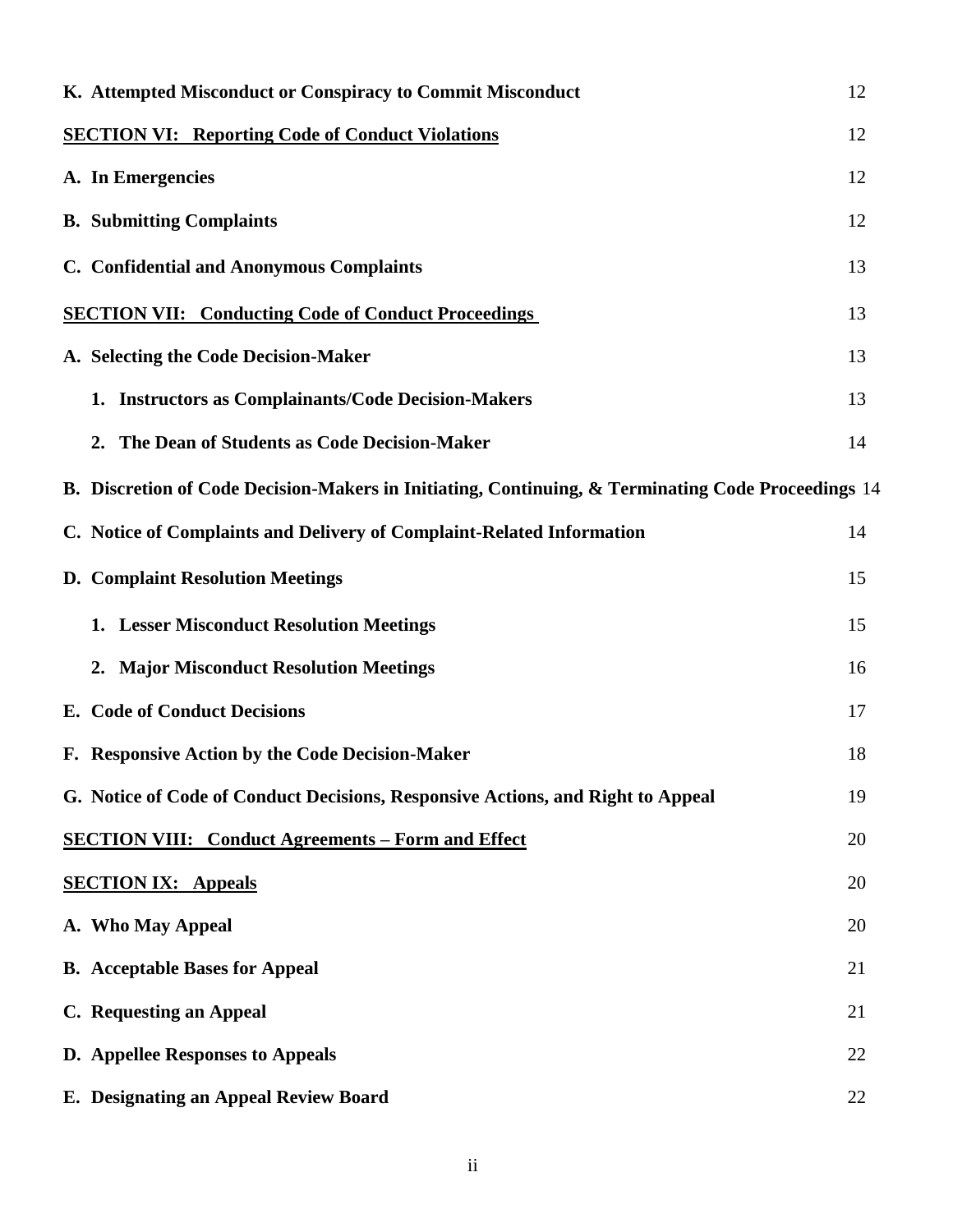| F. Procedures for Appeal Review Boards                                                       | 22 |
|----------------------------------------------------------------------------------------------|----|
| G. Decisions of Appeal Review Boards                                                         | 23 |
| H. Automatic Review of Expulsion Decisions and Decisions to Withhold Degrees or Certificates | 23 |
| <b>SECTION X:</b> Interim Suspension in Cases of Serious Threats or Disruptions              | 24 |
| <b>SECTION XI:</b> Eligibility for Readmission to the College                                | 25 |
| <b>SECTION XII:</b> Glossary of Definitions                                                  | 25 |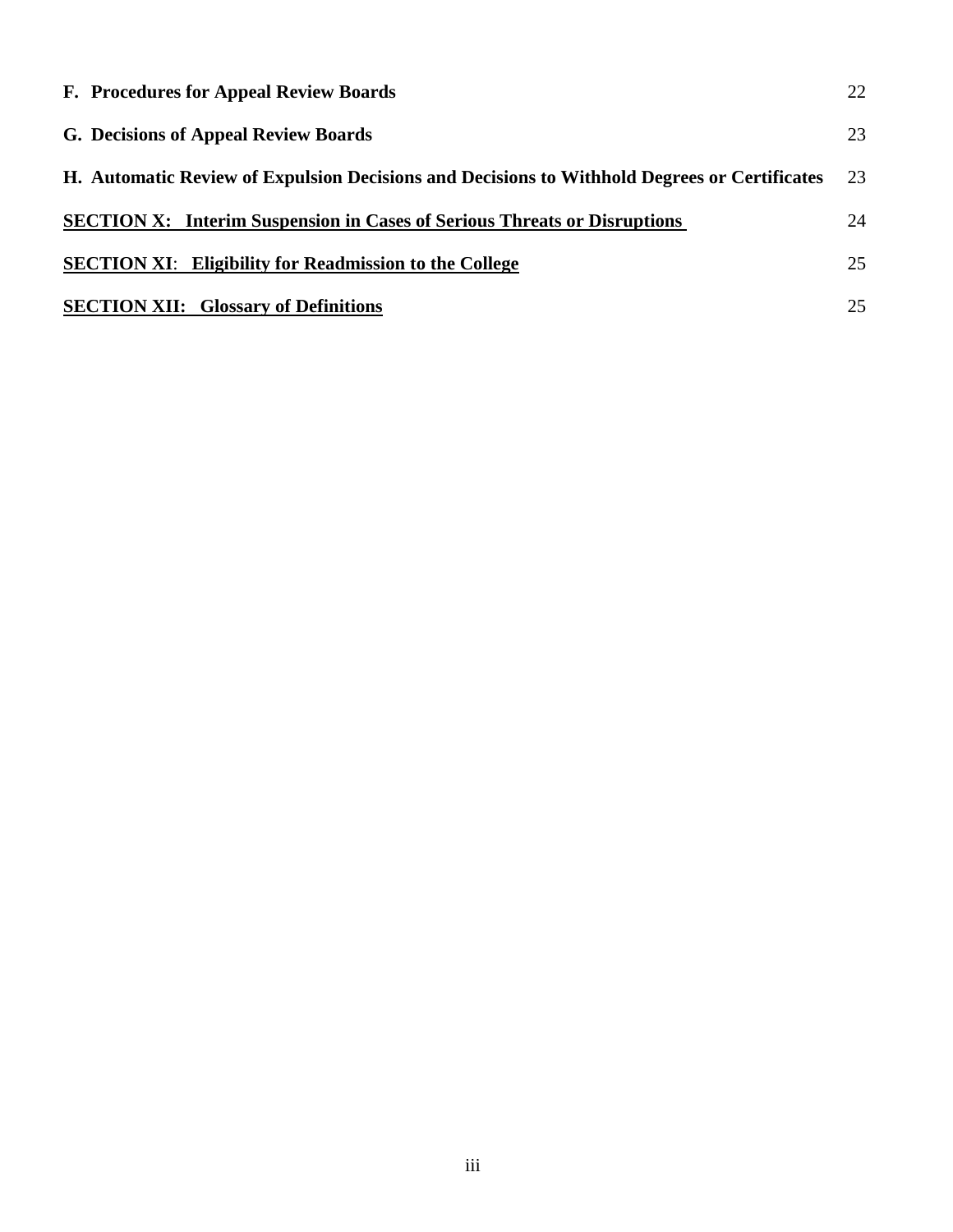

## **STUDENT CODE OF CONDUCT**

## **SECTION I: Introduction**

## **A. Purpose and Scope**

- 1. Pima Community College ("College") is committed to promoting an academic environment that is welcoming, safe, and well-ordered and that encourages civil discourse, **Academic Integrity**, and mutual respect while protecting **Students**' rights as members of the **College Community**. 1
- 2. The College has developed this Student Code of Conduct ("Code of Conduct" or "Code") to articulate clearly the College's expectations for its **Students** and to educate them about their rights and responsibilities as members of the **College Community**.
- 3. In the event a **Student** is determined to have violated this Code, the primary goal of any **Responsive Action** taken by the College shall be educational and corrective, focused on redressing wrongs while promoting **Student** growth and personal responsibility. Code of Conduct matters shall only be conducted as **Disciplinary** proceedings when **Major Misconduct** is at issue.
- 3. This Code applies to all **Students** who have applied for admission to or are currently enrolled in classes at the College.
- 4. This Code of Conduct applies to all **Student** conduct that
	- a. Occurs on **College Property**,
	- b. Occurs during a College class (including credit and noncredit, clock-hour, workforcedevelopment, adult basic education, and developmental-education classes) or other **College Sponsored Activity**, regardless of modality or location (including online), or
	- c. Regardless of the location,

l

- i. Adversely affects or is substantially likely to adversely affect **Ordinary College Operations** or another member of the **College Community**;
- ii. Violates College policy;
- iii. Violates local, state, or federal law.
- 5. This Code does not apply to **Academic Integrity** violations (*e.g.*, cheating, Plagiarism, *etc*.), which are addressed separately in the Academic Integrity Code.

<sup>&</sup>lt;sup>1</sup> Defined terms are capitalized and presented in bold-faced type throughout this Code. A Glossary of Definitions can be found at the end of the Code in Section XII.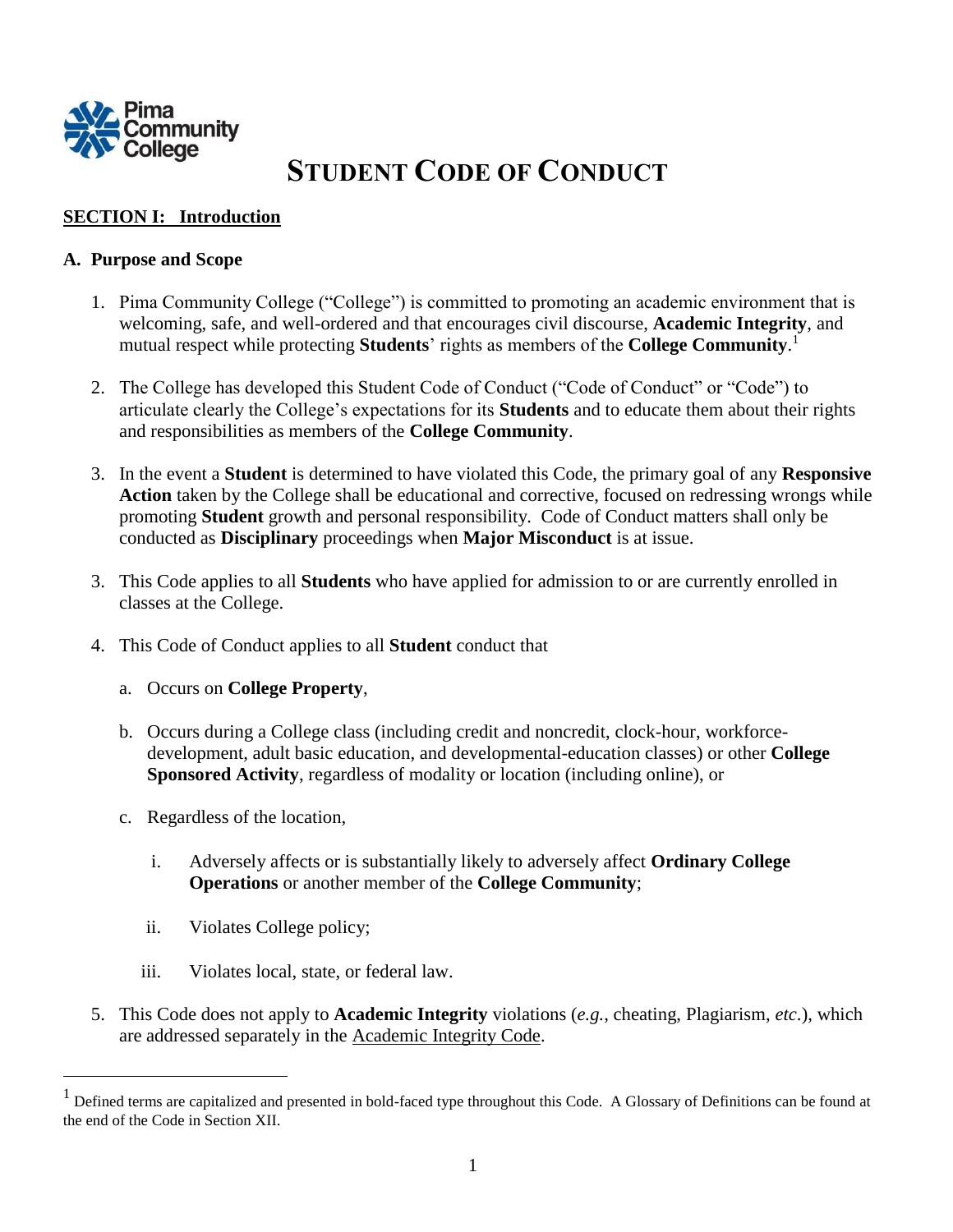- 6. This Code does not apply to **Students** who are also **Employees** of the College when they are acting in their capacities as **College Employees**.
- 7. The College shall address Code of Conduct matters separately and individually with each **Student** alleged to have engaged or participated in a violation. No Code matters shall be handled collectively or with multiple **Student Respondents** at the same time.
- 8. Required state of mind for Code of Conduct violations:
	- a. Unless specified otherwise, **Students** violate this Code if they engage in prohibited acts or omissions **Knowingly**, **Recklessly**, or **Negligently**.
	- b. Acts and omissions that a **Reasonable Person** would consider good-faith mistakes or accidents that could not reasonably have been foreseen or avoided do not violate this Code.

#### **B. Using the Code of Conduct**

- 1. The College is optimistic that most matters involving **Student** conduct can be resolved without the need for Code of Conduct **Complaints**, official decisions, or **Responsive Action** by the College. Although they are not required to do so before submitting a **Complaint**, all members of the **College Community**, including other **Students**, are encouraged to respectfully inform **Students** that certain conduct in which they are or may be engaging is a violation of this Code and politely ask them to cease that conduct.
- 2. Any College **Employee** acting in the course of the **Employee**'s duties may direct a **Student** to cease conduct that violates this Code, and **Students** are expected to respect and comply with those directives, even if no **Complaint** is made. If a **Complaint** is made, a **Student**'s failure or refusal to comply with a prior reasonable request from a member of the **College Community** or directive from a College **Employee** may be considered an **Aggravating Factor** in a subsequent Code proceeding.

## **C. Additional Codes of Conduct for Specific College Programs**

- 1. Specific College programs (*e.g.*, Nursing, Aviation, Athletics) may adopt additional **Student** codes of conduct tailored to a particular program's distinct needs ("Program Codes"), provided they are consistent with this Code, in writing, approved by the Provost or the Provost's designee, distributed to applicable **Students** or published where **Students** can easily find them, and subject to regular review and revision not less than every three (3) years.
- 2. Alleged Program Code violations that involve violence, assault, **Stalking**, **True Threats**, sexual misconduct, or **Substantial Disruption** to the **College Community** or **Ordinary College Operations**; or in which drugs or alcohol are a factor, must always be referred to **the Dean of Students** for a determination by the **Dean of Students**, in consultation with the Dean of the applicable College program, as to whether the alleged violation will be addressed through the Code of Conduct, the Program Code, or both.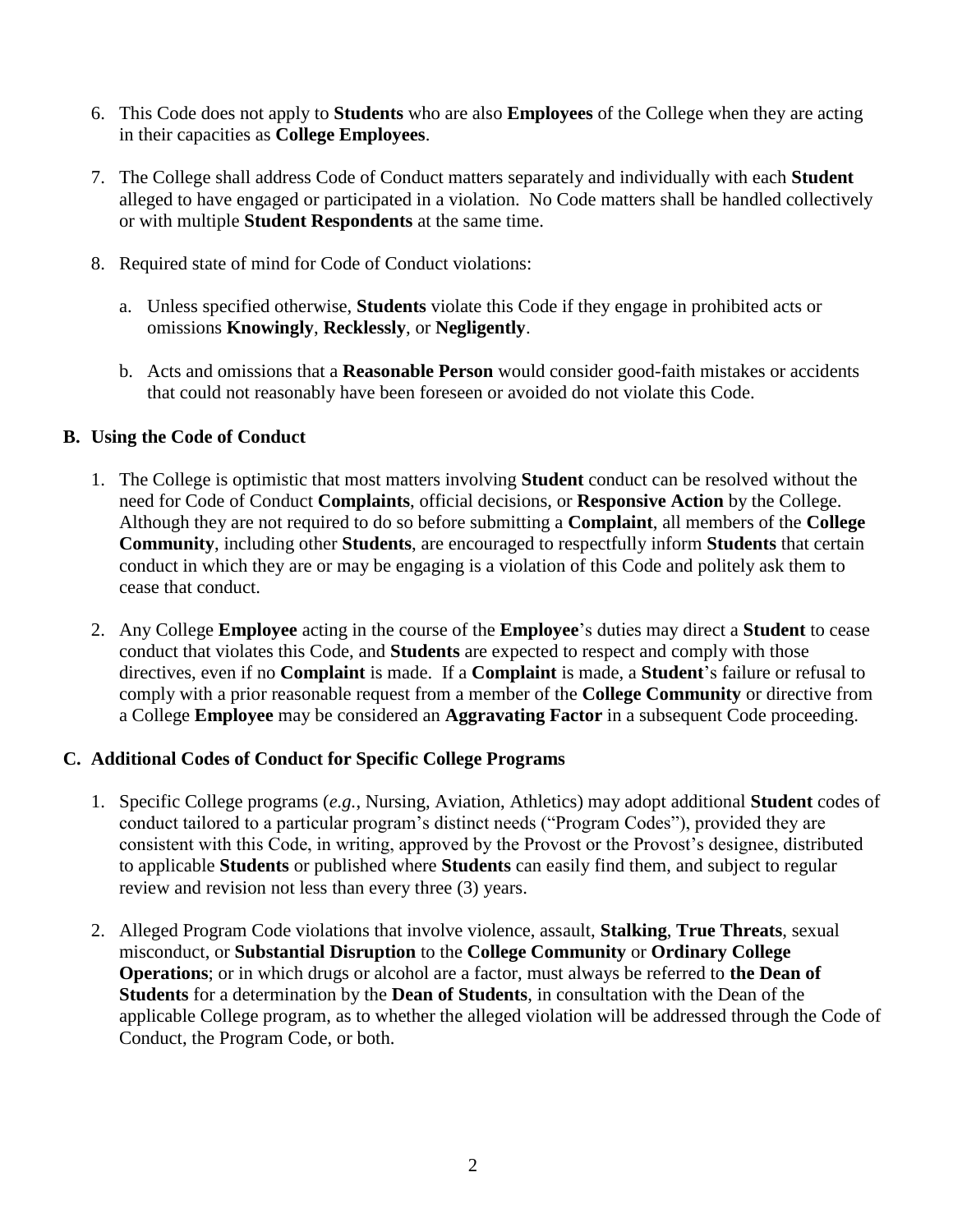## **SECTION II: Students' Rights and Responsibilities**

#### **A. Rights Common to All Students**

- 1. **Students** have the right to be informed of and have easy access to this Code of Conduct. All **Students** are expected to familiarize themselves with the Code. Ignorance of the Code is not a defense to any violation.
- 2. Although all members of the **College Community** are ultimately responsible for their own actions, **Students** have the right to expect that the College will endeavor to provide a safe educational environment that promotes **Academic Integrity**, civility, and decorum.
- 3. **Students** have the right to public notice of any proposed substantive changes to this Code of Conduct and to have a meaningful opportunity to comment on such proposed changes and to propose changes of their own.
- 4. **Students** have the right to expect that the College will endeavor to assist them in correcting behaviors that do not comply with the College's expectations.

## **B. Student Rights and Responsibilities During Code of Conduct Proceedings**

- **1.** All **Students** involved in Code of Conduct proceedings have the following rights and responsibilities:
	- a. To be treated with respect and dignity;
	- b. To have Code of Conduct proceedings administered by objective, neutral, and knowledgeable College **Employees**;
	- c. To a Code process that causes as little disruption as practicable;
	- d. To be informed specifically of one's role in the Code process (*i.e*., as a **Complainant**, **Respondent**, or witness) and to be informed promptly if that role changes;
	- e. To have one's privacy and confidentiality respected to the extent possible under applicable law and College policy;
	- f. To be free from **Retaliation** in any form for participating in the Code process;
	- g. To receive information about services available through the College or in the community, such as counseling or legal assistance.

#### **2. Additional Rights of Student Complainants**

- a. To an opportunity to request **Interim Measures** during the Code of Conduct process;
- b. To withdraw a **Complaint** at any time, although the College may be required to continue an investigation or remedial actions under certain circumstances, such as when the safety of the **College Community** may be threatened;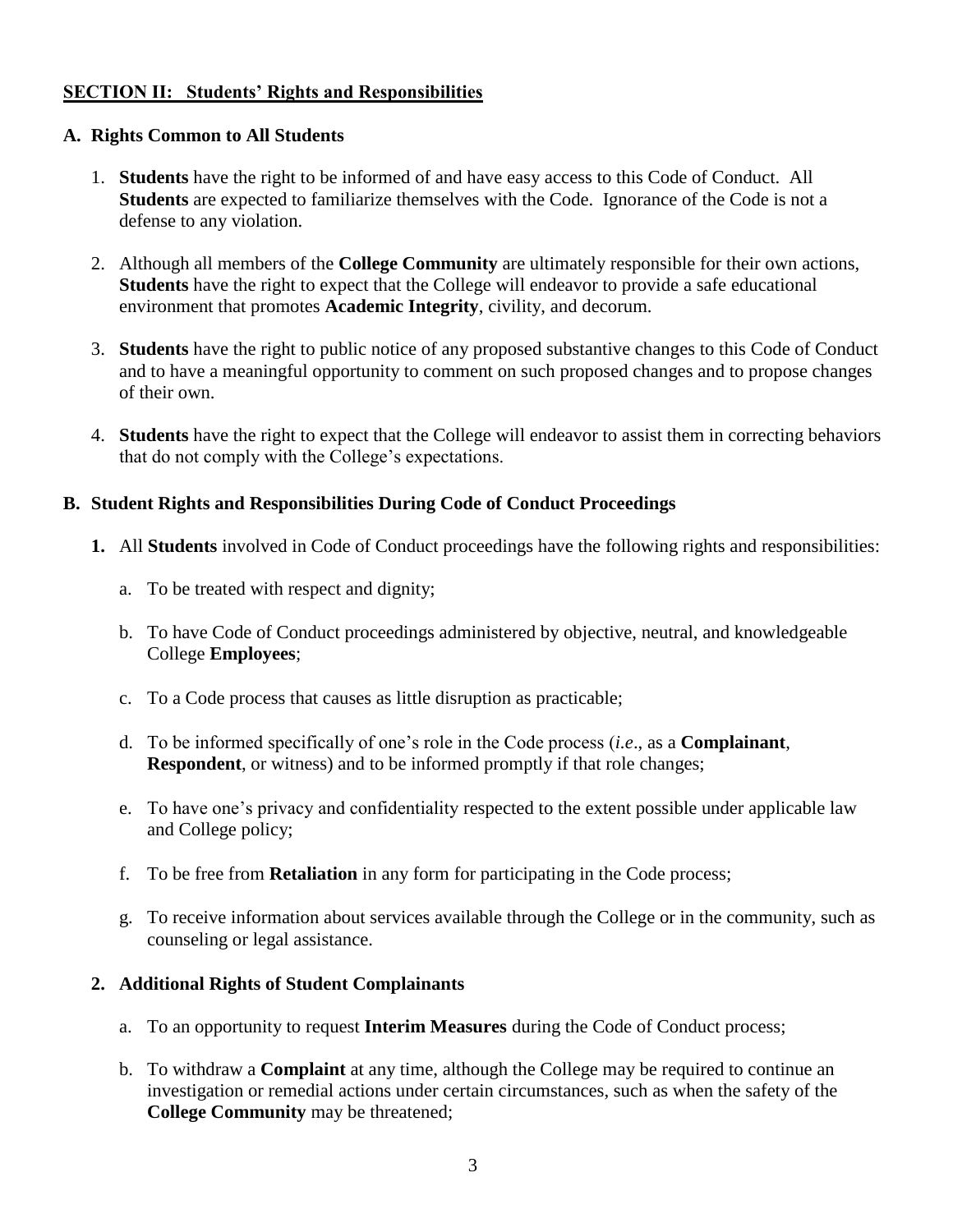- c. To receive any evidence shared with the **Respondent**;
- d. To an equal opportunity to identify relevant witnesses and other evidence;
- e. If a **Complaint** alleges **Major Misconduct**, to **Confront** any witnesses who testify against the accuracy of the **Complaint**'s allegations or in favor of the **Respondent**;
- f. To be notified of relevant information provided by the **Respondent** and any identified witnesses and to have an opportunity to respond;
- g. To an opportunity to 1) have an **Advisor** present, or 2) be **Actively Assisted** by an **Attorney** at one's own expense during **Code Resolution Meetings** and appeal hearings regarding **Complaints** involving alleged **Major Misconduct** and at which the **Complainant** is assisted by an **Attorney**;
- h. To be notified of any defenses or **Mitigating Factors** asserted by a **Respondent** and to have an opportunity to respond to them and to offer any **Aggravating Factors** one believes the **Code Decision-Maker** should consider;
- i. To have a **Complaint** resolved in a timely manner;
- j. To a decision that is free from bias and prejudice and based on credible, relevant evidence;
- k. To receive timely written notice of the outcome of the Code process;
- l. To an opportunity to make any available appeals;
- m. To make a separate **Complaint** to an appropriate agency outside the College, including law enforcement, at any time.

#### **3. Additional Rights and Responsibilities of Student Respondents**

- a. To defend oneself against any **Complaint** to which one is a **Respondent**;
- b. To an equal opportunity to request **Interim Measures** during the Code process;
- c. To decline to participate in or answer any question during the Code process, although the process will continue, and a decision will be made based on available information. **Code Decision-Makers** may infer from a **Respondent**'s non-participation or refusal to answer questions that the **Respondent** engaged in the misconduct alleged a **Complaint**, even if the **Respondent** has affirmatively asserted one's Fifth Amendment right against self-incrimination;
- d. To be treated neutrally and to have judgment on the **Complaint** withheld until a final decision is made;
- e. To receive any evidence shared with the **Complainant**;
- f. To an equal opportunity to identify relevant witnesses and other evidence;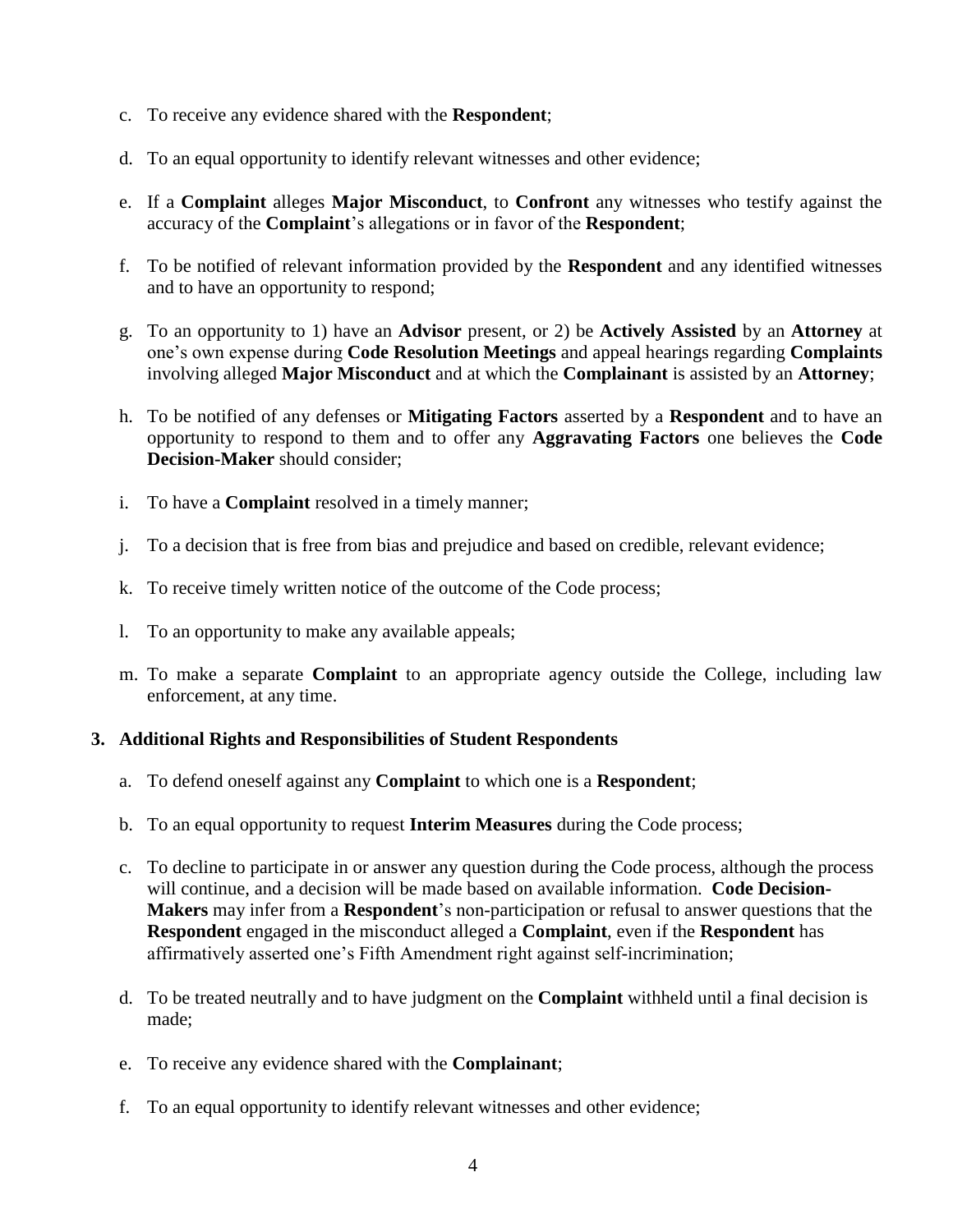- g. If the **Respondent** is alleged to have engaged in **Major Misconduct**, to **Confront** any witnesses who testify against the **Respondent**, including the **Complainant**;
- h. To be notified of relevant information provided by the **Complainant** and any witnesses and given an opportunity to respond;
- i. To an opportunity to have an **Advisor** present or be **Actively Assisted** by an **Attorney**, at one's own expense, during **Code Resolution Meetings** and appeal hearings regarding alleged **Major Misconduct**;
- j. To be notified of any defenses or **Aggravating Factors** asserted by a **Complainant** and to have an opportunity to respond to them and to offer any **Mitigating Factors** one believes should be considered when determining the College's **Responsive Action**;
- k. To have a **Complaint** resolved in a timely manner;
- l. To a decision that is free from prejudice and bias and based on credible, relevant evidence;
- m. To receive timely written notice of the decision, including a summary of the facts on which the decision was based;
- n. To an opportunity to make any available appeals.

#### **SECTION III: Self-Harm and Suicidal Thoughts or Ideation**

- A. Harming oneself or thinking about or expressing an intention to harm oneself or to take one's own life is not, by itself, a violation of this Code of Conduct.
- B. **Students** will not, in any way, face possible disciplinary proceedings for informing someone at the College that they (the **Students**) have harmed or are harming themselves, or are thinking about harming themselves or contemplating suicide.
- C. The College will endeavor to connect **Students** with resources to assist them during such times of crisis. More information can be found on the College's "Health, Wellness and Safety" web page (www.pima.edu/current-students/health-safety/index.html).
- D. Although the health, well-being, and safety of its **Students** are the College's top priorities, the College may still take appropriate action, including through a Code of Conduct proceeding, if a **Student** who is expressing, threatening, or engaging in self-harm or suicidal behavior presents a danger to other members of the **College Community** or **Substantially Disrupts** the College's educational environment or **Ordinary College Operations**. In such circumstances, the College shall address **Students'** dangerous or disruptive conduct while also endeavoring to connect **Students** in crisis with appropriate healthcare and counseling resources.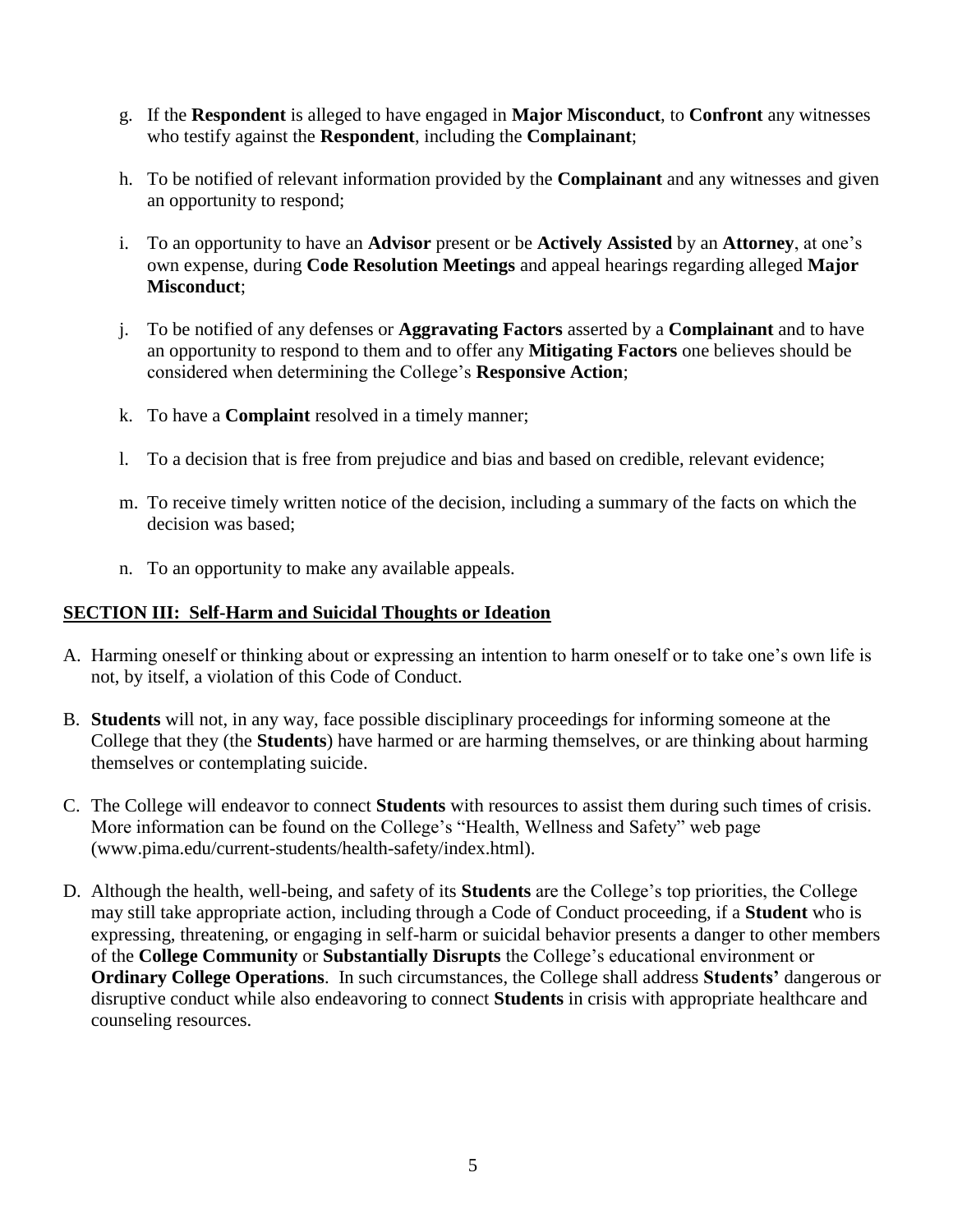## **SECTION IV: Distinguishing Between "Lesser" and "Major" Misconduct**

**Students** accused of the most serious Code violations are entitled to more formal **Disciplinary** proceedings than those accused of less serious violations, because the **Responsive Action** from the College and the possible consequences to **Students** for the most serious violations are significantly greater. Accordingly, the College distinguishes between **Lesser Misconduct** and **Major Misconduct** when conducting Code proceedings.

- A. **Code Decision-Makers** have the discretion to decide whether to address alleged Code of Conduct violations as **Lesser Misconduct** or **Major Misconduct**. Such decisions shall be based on specific **Aggravating Factors**, **Mitigating Factors**, and other relevant circumstances, including, but not limited to, an accused Student's history of prior Code violations, the severity or pervasiveness of the alleged violations and their impact on other members of the **College Community**, whether the **Student** is accused of engaging in the alleged violations **Knowingly**, **Recklessly**, or **Negligently**, and whether the accused **Student** is alleged to have engaged in multiple Code violations.
- B. **Lesser Misconduct** includes violations of the Code that are appropriately responded to with **Educational Measures** and do not warrant **Disciplinary Sanctions**. Students alleged to have engaged in **Lesser Misconduct** may not be accompanied by an **Advisor** or an **Attorney** during Code proceedings, and neither decisions that **Students** engaged in **Lesser Misconduct** nor the **Educational Measures** issued to those **Students** can be appealed.
- C. **Major Misconduct** includes the most serious violations of the Code that could result in **Disciplinary Sanctions** up to and including **Suspension** or **Expulsion** from the **College** or the withholding of a degree or certificate. Code proceedings for alleged **Major Misconduct** are generally more formal and have opportunities to appeal, in addition to the following:
	- 1. **Students** alleged to have engaged in **Major Misconduct** may be accompanied by an **Advisor** of their choosing or by an **Attorney** provided at the **Student**'s expense. **Attorneys** may **Actively Assist Students** during **Code Resolution Meetings** and appeal hearings. **Students** may not be accompanied by **Advisors** or **Attorneys** at any other time during the Code of Conduct process.
	- 2. Allegations of assault, violence, **Stalking**, **True Threats**, or sexual misconduct, including **Sexual Harassment**, are always addressed as **Major Misconduct**. Whether to address any other "Specifically Prohibited Act of Misconduct" (see Section V below) as **Lesser Misconduct** or **Major Misconduct** is determined on a case-by-case basis by the **Code Decision-Maker**.

## **SECTION V: Specifically Prohibited Acts of Misconduct**

The following acts and omissions constitute **Student** misconduct under this Code and are prohibited:

## **A. Violent, Threatening, or Dangerous Behavior**

- 1. Physically assaulting or harming or making a **True Threat** to physically harm another member of the **College Community**;
- 2. Engaging in any illegal sexual offense, including, but not limited to, sexual assault, public sexual indecency, and indecent exposure (see A.R.S. § 13-1401 to 1406);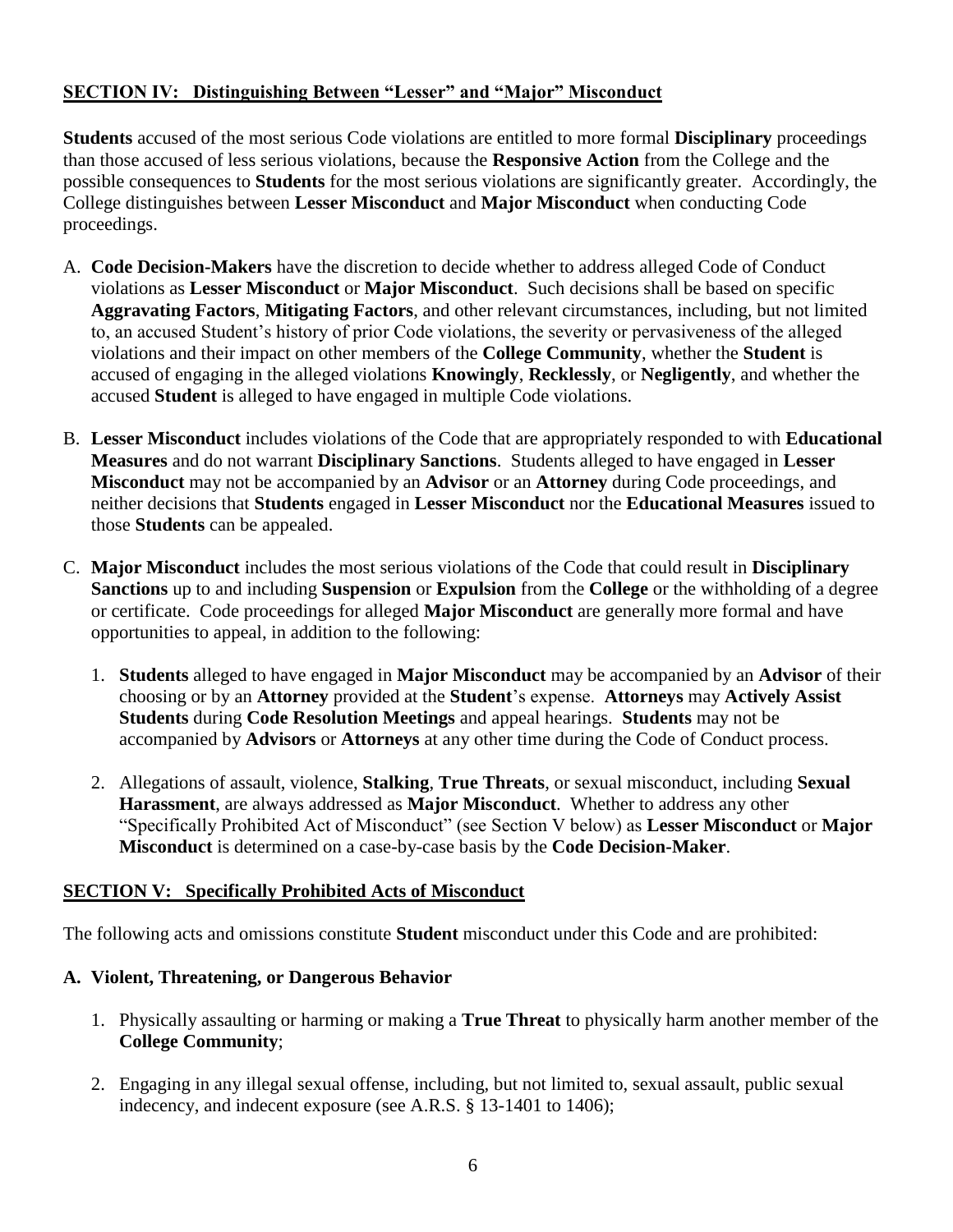- 3. Engaging in **Stalking**, **Bullying**, or **Hazing**;
- 4. Secretly or covertly viewing, photographing, or making a video recording of a member of the **College Community** without that individual's express consent in a location where the individual has a reasonable expectation of privacy or in a manner that violates a reasonable expectation of privacy;
- 5. Engaging in or threatening to engage in a **Breach of the Peace**;
- 6. Harming, harassing, or endangering an animal, including, but not limited to, a **Service Animal** or **Emotional Support Animal**, on **College Property** or at a **College Sponsored Activity**;
- 7. Bringing or luring a wild or diseased animal onto, or enticing one to remain on, **College Property** or the location of a **College Sponsored Activity** without express authorization from the College;
- 8. Using, possessing, displaying, or storing any weapon or explosive, including, but not limited to, a firearm, explosive material or device, bomb-making material, firework, or unreasonably dangerous chemical on **College Property** or at a **College Sponsored Activity**, unless one or more of the following conditions is met:
	- a. The **Student** is an **Arizona Peace Officer** authorized to carry a firearm or other weapon while off-duty, and the prohibited item is a legally possessed firearm or other weapon carried in accordance with all applicable laws and College policies;
	- b. The campus **President** and the **Chief of Campus Police** or their respective designees have authorized the **Student** in writing to bring an item or material otherwise prohibited under this section onto **College Property** or to a **College Sponsored Activity** for an academic, lawenforcement, or other legitimate specified purpose;
	- c. The prohibited item is a legally possessed firearm which the **Student** keeps locked in and not visible from the outside of the **Student**'s privately owned motor vehicle or motorcycle in compliance with A.R.S. § 12-781;
- 9. Threatening to bring a weapon on to **College Property** or to a **College Sponsored Activity**;
- 10. **Knowingly** failing to report to **Campus Police** a **True Threat** to a member of the **College Community** or other imminent threat to the health and safety of the **College Community**, including, but not limited to, the imminent arrival, or presence on **College Property** or at a **College Sponsored Activity**, of any individual who the **Student** knows is or has claimed to be in possession of a firearm and who is not a **Campus Police** officer or other law-enforcement officer;

## **B. Discrimination and Harassment**

Engaging in discrimination against or harassment (including **Sexual Harassment**) of a member of the **College Community** on the basis of age, disability, race, color, ethnicity, national origin, religion or irreligion, sex, gender (including gender expression and gender identity), sexual orientation, or veteran status;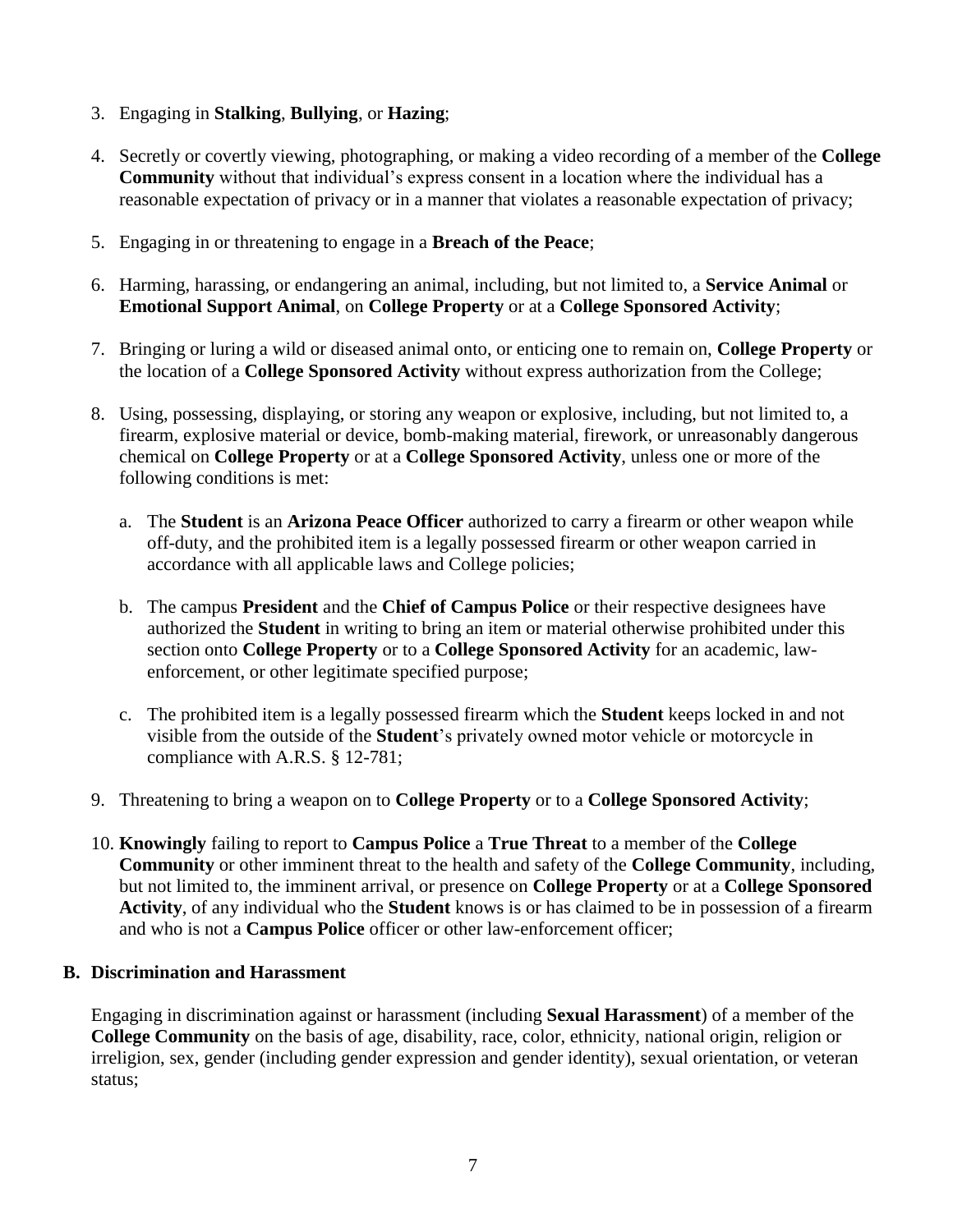## **C. Disruptive or Disorderly Behavior**

- 1. Causing a **Substantial Disruption** to a **College Sponsored Activity**, **College Authorized Activity**, or to **Ordinary College Operations**, including, but not limited, a class or lab exercise; academic, athletic, or cultural event; or the functioning of a College administrative office;
- 2. Repeatedly disrupting, impeding, or interrupting a **College Sponsored Activity**, **College Authorized Activity**, or **Ordinary College Operations** after being asked or directed by a **College Employee** to refrain from, cease, or reduce such activity, even if one such action would not normally, by itself, constitute a **Substantial Disruption**;
- 3. Significantly impairing or infringing upon the rights of other members of the **College Community** to engage in lawful free expression in violation of **BP** 1.17 and **AP** 1.17.01;
- 4. Failing to reasonably supervise and/or provide for the care of a minor child in one's custody or control when the minor child is on **College Property** or at a **College Sponsored Activity**;
- 5. Engaging in **Gross Insubordination** toward an **Instructor** or another College **Employee**.

## **D. False Reporting or Use of False Documents**

- 1. **Knowingly** making, causing, or contributing to a false warning or false report of a dangerous condition, emergency, or crime;
- 2. **Knowingly** making, causing, or contributing to a false accusation or **Frivolous** or **Malicious** complaint against a member of the **College Community** about a violation of law or **College** policy, including this Code of Conduct;
- 3. **Knowingly** obtaining goods, services, or official action from the **College** by making false or misleading statements, presenting false identification, or presenting falsified, unauthorized, or misrepresented documentation;

## **E. Tobacco, Alcohol, and Illicit Drug Use**

- 1. Smoking, vaping/e-cigarette use, or using any tobacco product (including smokeless tobacco) on **College Property** or during a **College Sponsored Activity**, or otherwise engaging in activity prohibited by the College's "Smoke-Free and Tobacco-Free Pima" policy (**BP** 8.07) and "Prohibition of Smoking and Tobacco Use" administrative procedure (**AP** 8.07.01);
- 2. Consuming, transferring, selling, possessing, or being impaired by alcohol on **College Property** or during a **College Sponsored Activity** as defined by and prohibited under the College's "Drug-Free Environment" policy (**BP** 2.20) and "Drug- and Alcohol-Free Environment" administrative procedure (**AP** 2.20.01);
- 3. At **College Sponsored Activities**, on or off **College Property**, for which the Chancellor or the Chancellor's designee has expressly granted an exception permitting alcohol to be served:
	- a. Consuming or possessing alcohol when under age twenty-one (21);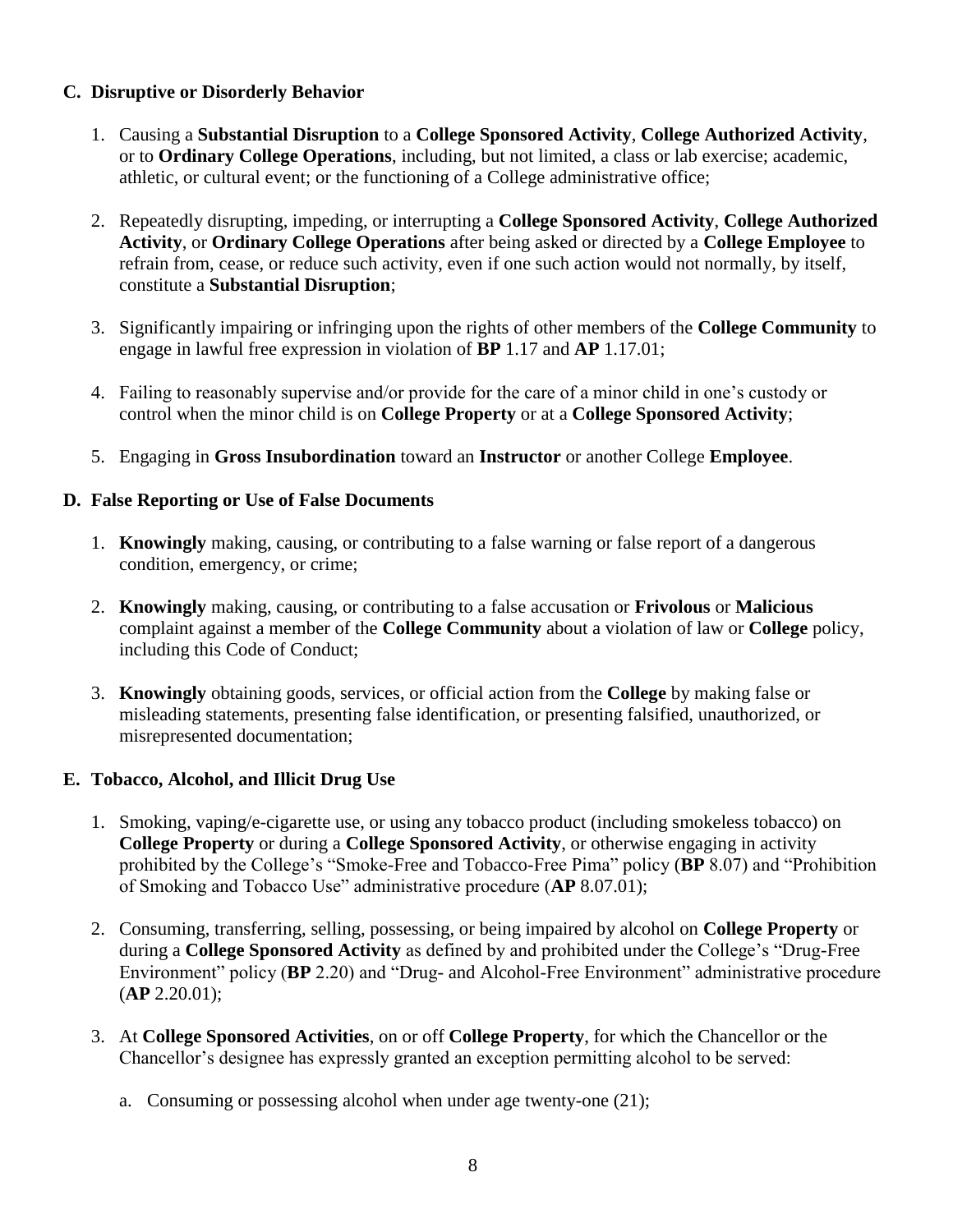- b. If age 21 or older, engaging in disruptive or otherwise inappropriate behavior for the setting or circumstances while or after consuming alcohol;
- c. Providing alcohol to any person under age 21;
- 4. Consuming, transferring, selling, possessing, or being impaired by illicit drugs or possessing drug paraphernalia as defined by and prohibited **BP** 2.20 and **AP** 2.20.01;
- 5. Operating a motor vehicle on **College Property** or in connection with a **College Sponsored Activity** while impaired by alcohol or drugs (see **AP** 2.20.01);

## **F. Misuse of College IT Systems**

- 1. Circumventing any **College IT System** security feature without authorization;
- 2. Accessing any **College IT System**, including **Student** education records or other data, without authorization;
- 3. Accessing or attempting to access another user's **College IT Systems** account or using another person's **College IT Systems** account name, username, or password without authorization;
- 4. Allowing another person to use one's **College IT Systems** account name, username, or password without authorization from a College administrator;
- 5. Using **College IT Systems** to create, obtain, use, or transmit a computer virus, worm, spyware or other type of malicious software;
- 6. Altering, disrupting, or reconfiguring a **College IT System** unless specifically authorized to do so by a College administrator, including the following:
	- a. Altering any College records, including **Student** education records;
	- b. Introducing any new hardware, software, network device, or telephone on a **College IT System**;
	- c. Removing or reconfiguring any College hardware, software, network device, or telephone on a **College IT System**;
	- d. Running an IT server, whether virtual or physical, on any **College IT System**;
- 7. Violating any software license agreement or intellectual property right while using **College IT Systems**;
- 8. Using **College IT Systems** to access, view, display, download, create, store, send, or forward any of the following:
	- a. Copyrighted material in violation of the copyright or applicable law;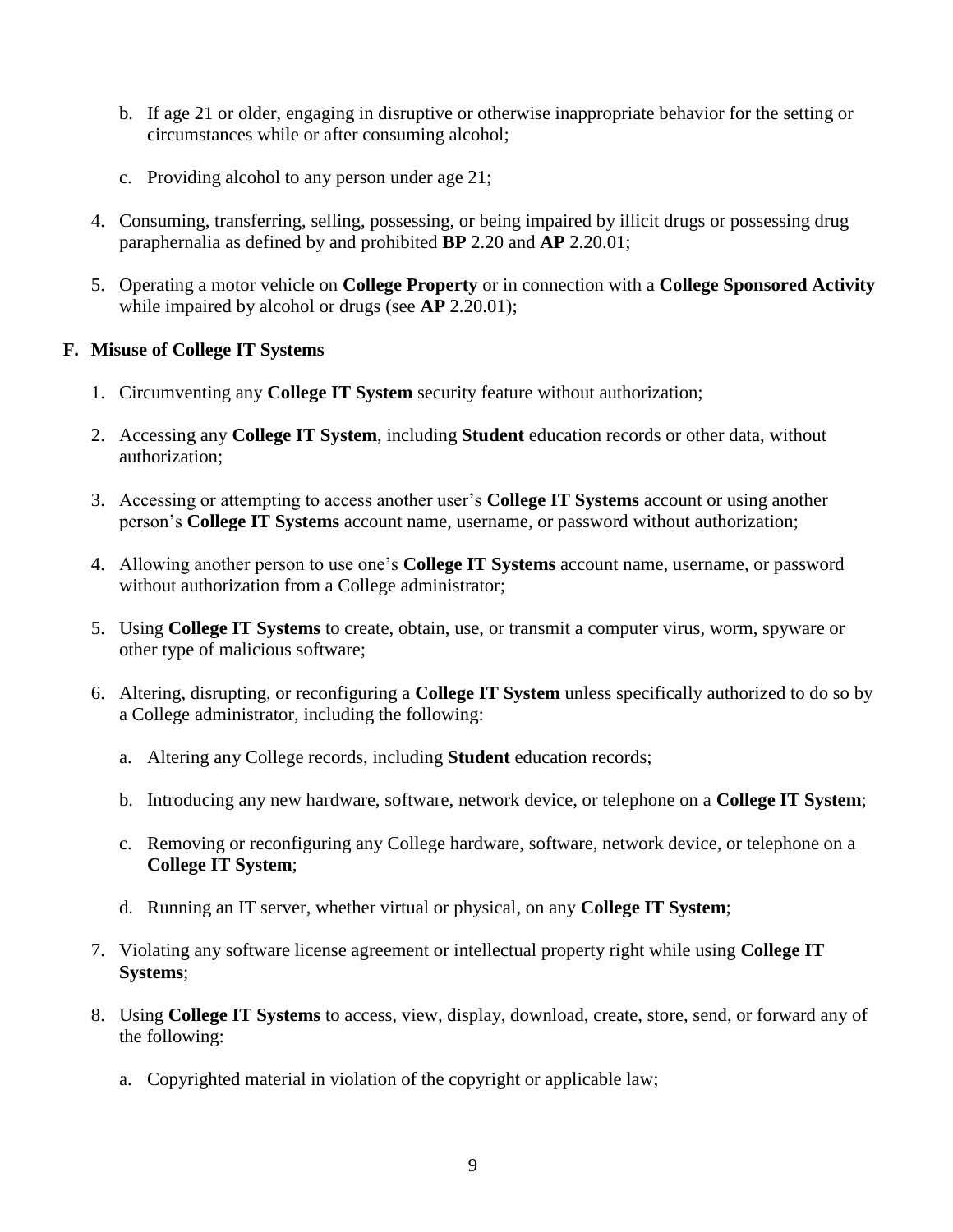- b. **Obscenity** or **Pornography**;
- c. **Spam** or **Phishing** communications;
- d. Harassing or threatening messages;
- 9. Using **College IT Systems** to commit or in furtherance of the commission of a violation of any local, state, or federal law or College policy or procedure;

## **G. Property Offenses**

- 1. Misusing (including using or accessing without proper authorization), stealing, or improperly obtaining, retaining, or possessing any **College Assets**;
- 2. Damaging, defacing, or destroying **College Property**, **College Assets**, or the personal property or assets of others on **College Property** or during a **College Sponsored Activity**;
- 3. Entering or occupying **College Property** or a College-owned vehicle without proper authorization;
- 4. Obstructing a sidewalk or roadway on **College Property** or an entrance to or exit from a College building or facility without proper authorization;
- 5. Littering on **College Property** or at a **College Sponsored Activity** or leaving **College Property** or the location of a **College Sponsored Activity** unreasonably dirty after use;
- 6. Removing or defacing College-authorized posters, notices, or flyers that are posted properly on **College Property**;
- 7. Using, possessing, duplicating, modifying, or distributing College-issued keys, identification cards, pass cards, or pass-card information without proper authorization;

## **H. Violations of Federal, State, or Local Law**

- 1. Being arrested for, charged with, or convicted of violating any local, state, or federal law based while on **College Property** or during a **College Sponsored Activity**, or based on events which occurred on **College Property** or during a **College Sponsored Activity**;
- 2. Being arrested for, charged with, or convicted of a violation of any local, state, or federal law, regardless of location, that
	- a. Involves violence or assault, **Stalking**, a **True Threat**, sexual misconduct, harassment, or significantly dangerous, threatening, or harmful activity;
	- b. Adversely affects or is substantially likely to adversely affect **Ordinary College Operations** or another member of the **College Community**;
	- c. Damages or is substantially likely to damage the reputation of the **College** or the **College Community**;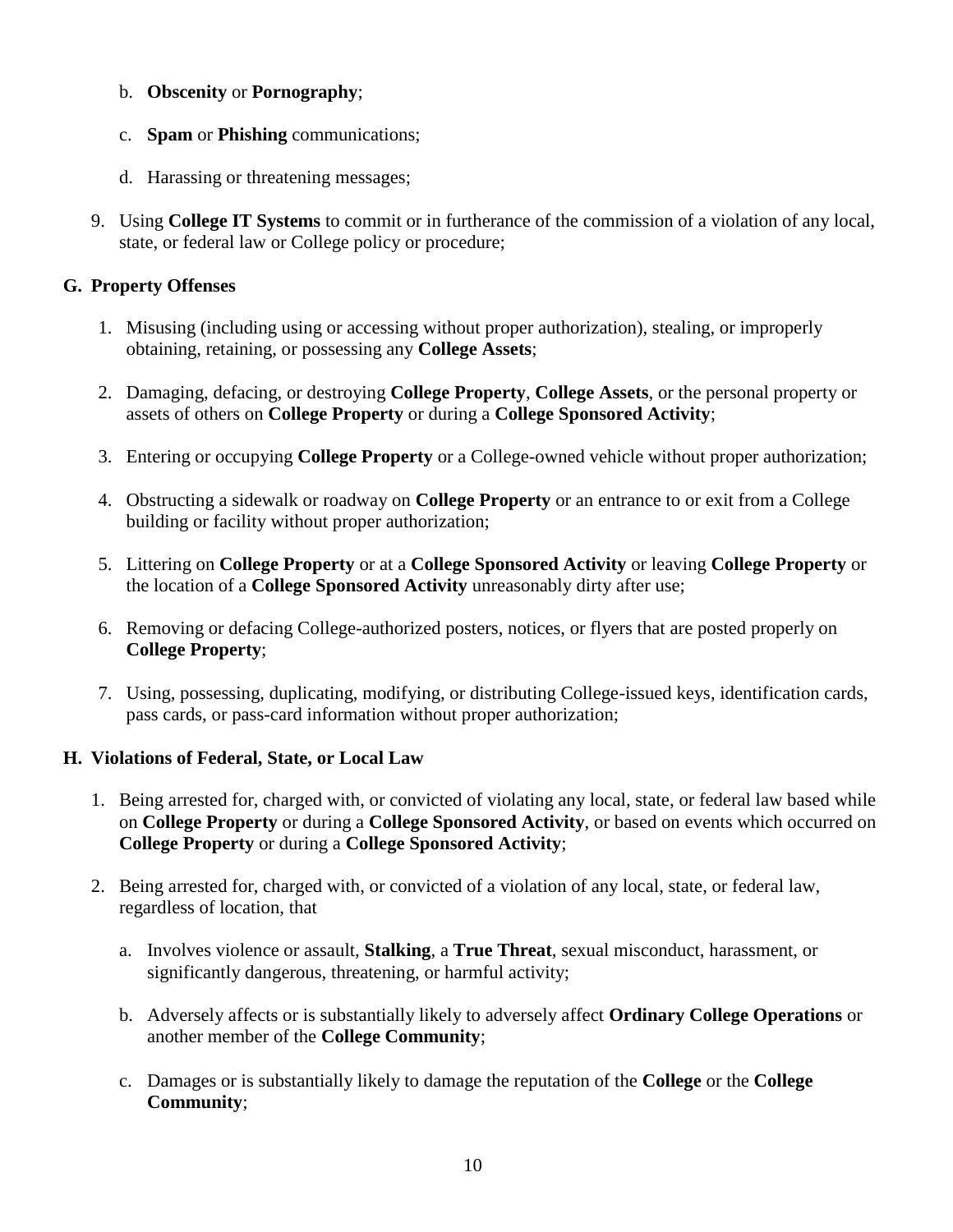3. **Gambling** on **College Property** or during or on a **College Sponsored Activity**, excluding **College**approved raffles or other fundraising events;

## **I. Violations of College Policy, Procedure, or Explicit Direction**

- 1. Violating any College **BP** or **AP**;
- 2. Failing to comply with explicit directives or instructions from College **Employees** acting in the performance of their official duties;
- 3. Failing to meet with a **College Employee** when directed to do so and without making reasonable attempts to reschedule;
- 4. Failing to obtain proper College approval before engaging in any of the following:
	- a. Posting information of any kind on **College Property** or at a **College Sponsored Activity**;
	- b. Conducting a group event or activity inside a College building or otherwise not in an outdoor public area on **College Property**;
	- c. Engaging in **Commercial Activity** on **College Property** or at a **College Sponsored Activity**, including, but not limited to, promoting non-College services or soliciting donations to non-College organizations or causes;
- 5. **Knowingly** attempting to address complaints about College policy or procedure issues, or to challenge decisions made pursuant to College policy or procedure, to **Employees** who are not part of applicable decision-making or appeal processes;
- 6. **Knowingly** repeating a complaint based on the same facts after it has been decided and all applicable appeals have been exhausted or waived;
- 7. Bribing or offering a **Bribe** to a College **Employee**;

## **J. Disrupting College Investigations or Disciplinary Proceedings**

- 1. Interfering with any **College** investigation or disciplinary proceeding, including, but not limited to, by engaging in the following:
	- a. Refusing to cooperate with an investigation when required to do so;
	- b. Tampering with, withholding, or destroying evidence;
	- c. Providing false, misleading, or materially incomplete information to a **College** administrator, **Investigator**, or decision-maker;
	- d. Requesting or inducing another person to engage in conduct described in sections a, b, or c above;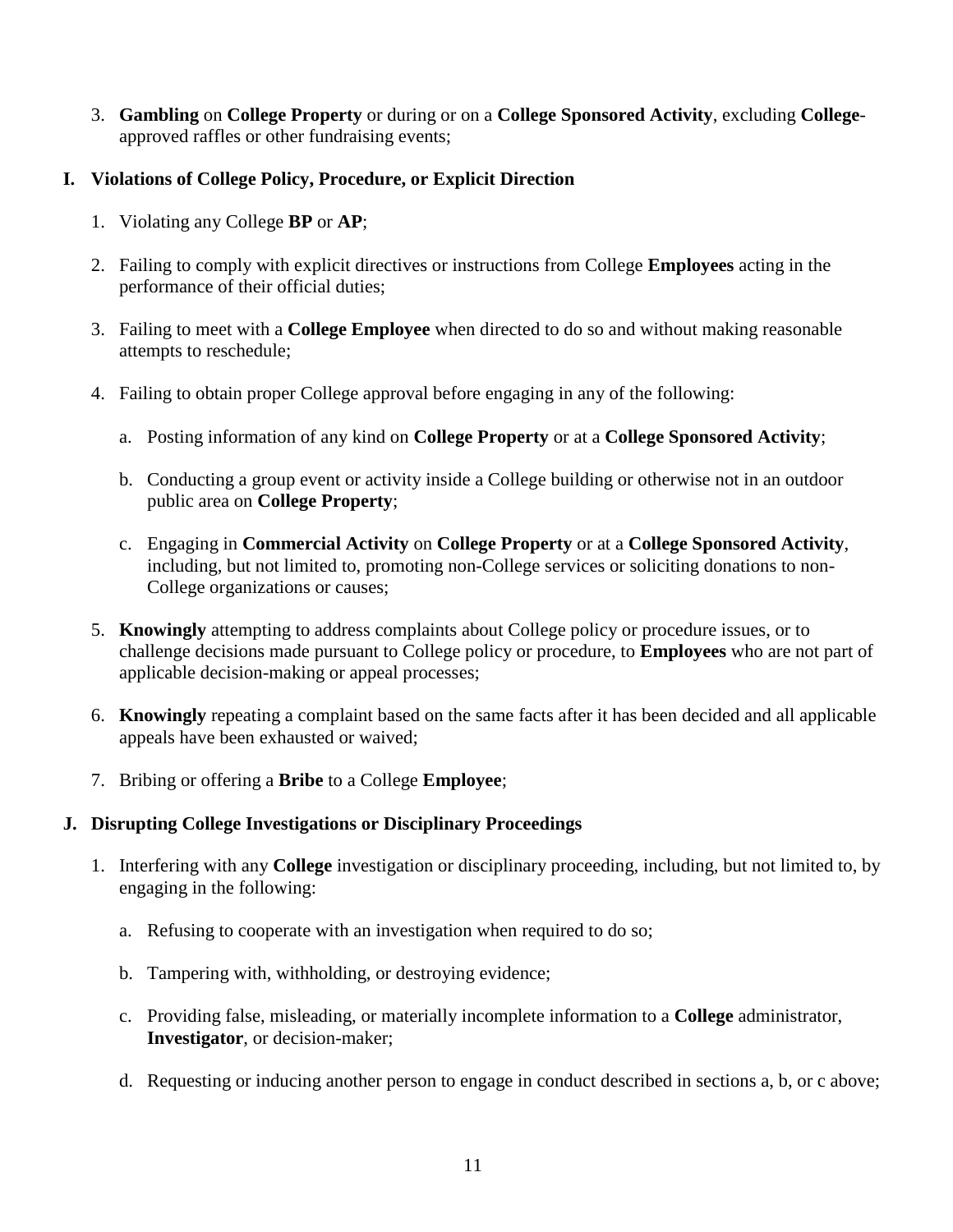2. Violating the terms of any **Educational Measure** or **Disciplinary Sanction** imposed as a result of a Code of Conduct decision;

## **K. Attempted Misconduct or Conspiracy to Commit Misconduct**

- 1. Attempting to engage in conduct prohibited by this Code. A **Student** who engages in attempted misconduct can be disciplined to the same extent as if the **Student** had completed the prohibited act;
- 2. A **Student** who participates in a **Conspiracy** with others to engage in conduct prohibited by this Code can be disciplined to the same extent as if the **Student** engaged in the prohibited conduct alone, regardless of whether or not the **Conspiracy** was completed.

## **SECTION VI: Reporting Code of Conduct Violations**

## **A. In Emergencies**

If a suspected Code of Conduct violation involves an imminent health or safety threat, such as acts of violence or **True Threats**, contact **Campus Police** (520-206-2700) or call 9-1-1 immediately.

## **B. Submitting Complaints**

- 1. Any member of the **College Community** may submit a **Complaint** about a suspected Code of Conduct violation as follows:
	- a. If the **Student**'s suspected violation occurs during or as part of a class, by informing the course **Instructor** (a subsequent written **Complaint** may still be required);
	- b. By submitting a **Complaint** to the **Dean of Students** by email or letter (mailed or handdelivered), or by using the **College**'s Incident Report form [\(www.pima.edu/current-students/code](http://www.pima.edu/current-students/code-of-conduct/docs/code-of-conduct-incident-report.pdf)[of-conduct/docs/code-of-conduct-incident-report.pdf\)](http://www.pima.edu/current-students/code-of-conduct/docs/code-of-conduct-incident-report.pdf);
	- c. By calling the **Dean of Students**' office or visiting in person (a subsequent written **Complaint** may still be required).
- 2. There is no time limit for making a **Complaint** about a suspected Code of Conduct violation, although a **Complaint** should be made as soon as possible. **Code Decision-Makers** may, at their discretion, decline to take action on a **Complaint** if the elapsed time is a significant barrier to completing a full investigation and making an adequately informed decision.
- 3. **Complaints** should contain the following information (to the extent known):
	- a. The name and contact information of the person submitting the **Complaint**;
	- b. The names of the **Student**(s) and any other person(s) involved, including any victims or witnesses;
	- c. The date of the alleged misconduct;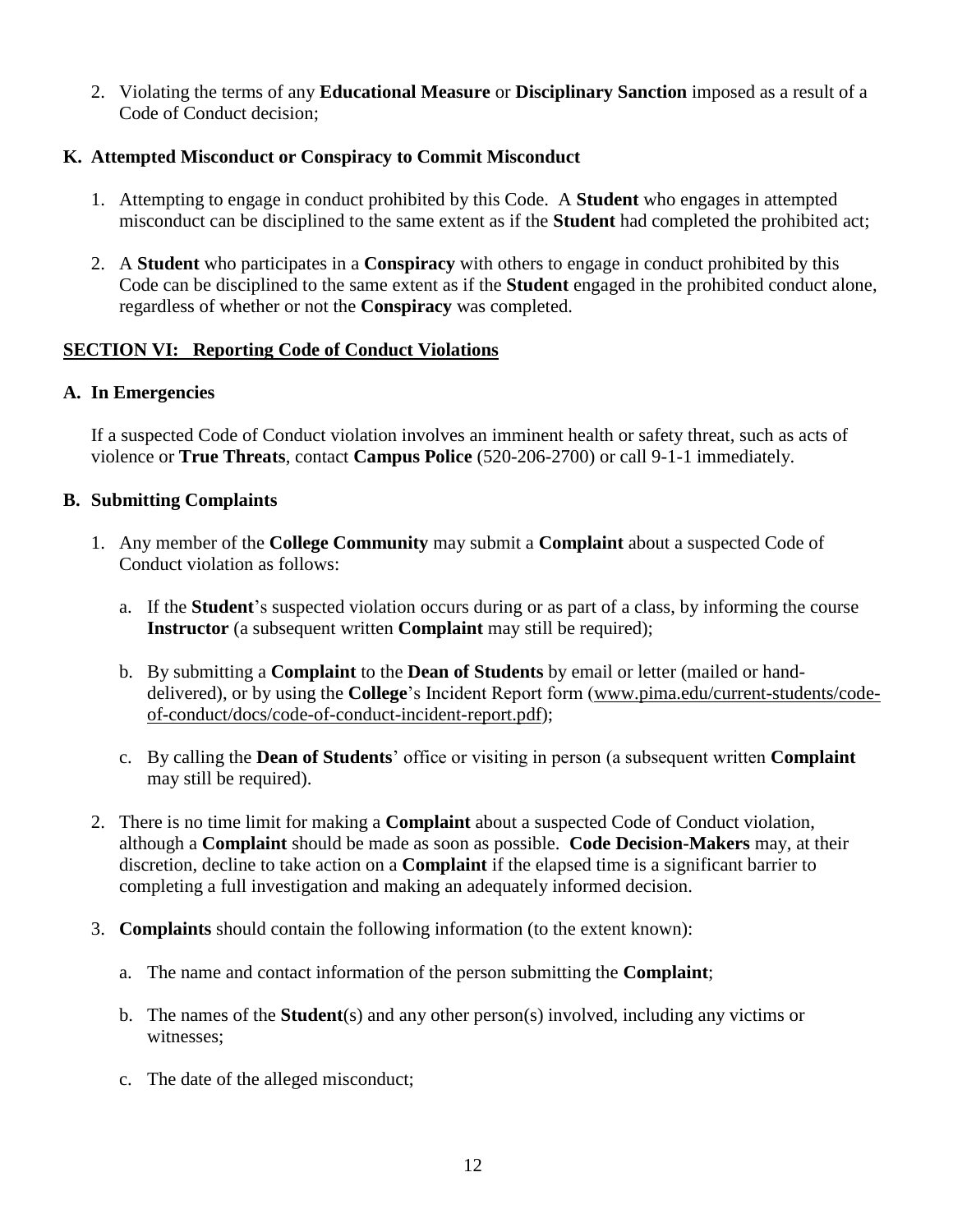- d. The location where the alleged misconduct occurred;
- e. A description of the alleged misconduct;
- f. A list of any documents or other evidence relating to the alleged misconduct (*e.g.*, photographs, emails, police reports).
- 4. **Complaints** may be dismissed without further action if **Code Decision-Makers**, in their discretion, determine the **Complaint** is **Frivolous** or **Malicious**.

#### 5. **Complaints Involving Pending Code of Conduct Proceedings**

- a. Code of Conduct proceedings will not be stayed or otherwise interrupted if an individual involved in the Code process files a separate, contemporaneous complaint of any kind against another individual involved in the same process (*e.g.*, **Respondent** files a complaint against the **Complainant** or the **Code Decision-Maker**).
- b. If **Code Decision-Makers** are the subject of an internal College complaint brought by a **Student** while that **Student**'s Code of Conduct proceeding is pending, **Code Decision-Makers** should only recuse themselves if they believe they cannot remain impartial.

#### **C. Confidential and Anonymous Complaints**

- 1. Persons reporting alleged Code of Conduct violations may request that their **Complaints** remain confidential. The College will endeavor to honor such requests, although doing so may seriously limit the College's ability to investigate and respond to a **Complaint**, and the College's obligation to protect the **College Community** may override a **Complainant**'s request for confidentiality.
- 2. Anonymous **Complaints** are not accepted through the Code process. Persons wishing to remain anonymous may contact the College's Office of Dispute Resolution ("ODR") hotline (1-855-503- 8072 or [www.complianceandethicshotline.ethicspoint.com\)](http://www.complianceandethicshotline.ethicspoint.com/) or call **Campus Police** (520-206-2700).

## **SECTION VII: Conducting Code of Conduct Proceedings**

#### **A. Selecting the Code Decision-Maker**

#### **1. Instructors as Complainants/Code Decision-Makers**

a. **Instructors** have the primary authority and responsibility to maintain an orderly educational environment in their classrooms (including online) and to respond to **Lesser Misconduct** that occurs during their classes. Accordingly, **Instructors** may often be both **Complainants** and **Code Decision-Makers** in **Lesser Misconduct** matters involving **Instructors**' **Students**. **Instructors** do not have authority to decide Code matters involving **Major Misconduct**.

#### **b. Temporary Removal of Disruptive Students by Instructors**

i. If a **Student** is causing a **Substantial Disruption** during a class or class-related **College Sponsored Activity** and will not comply with an **Instructor**'s direction to cease the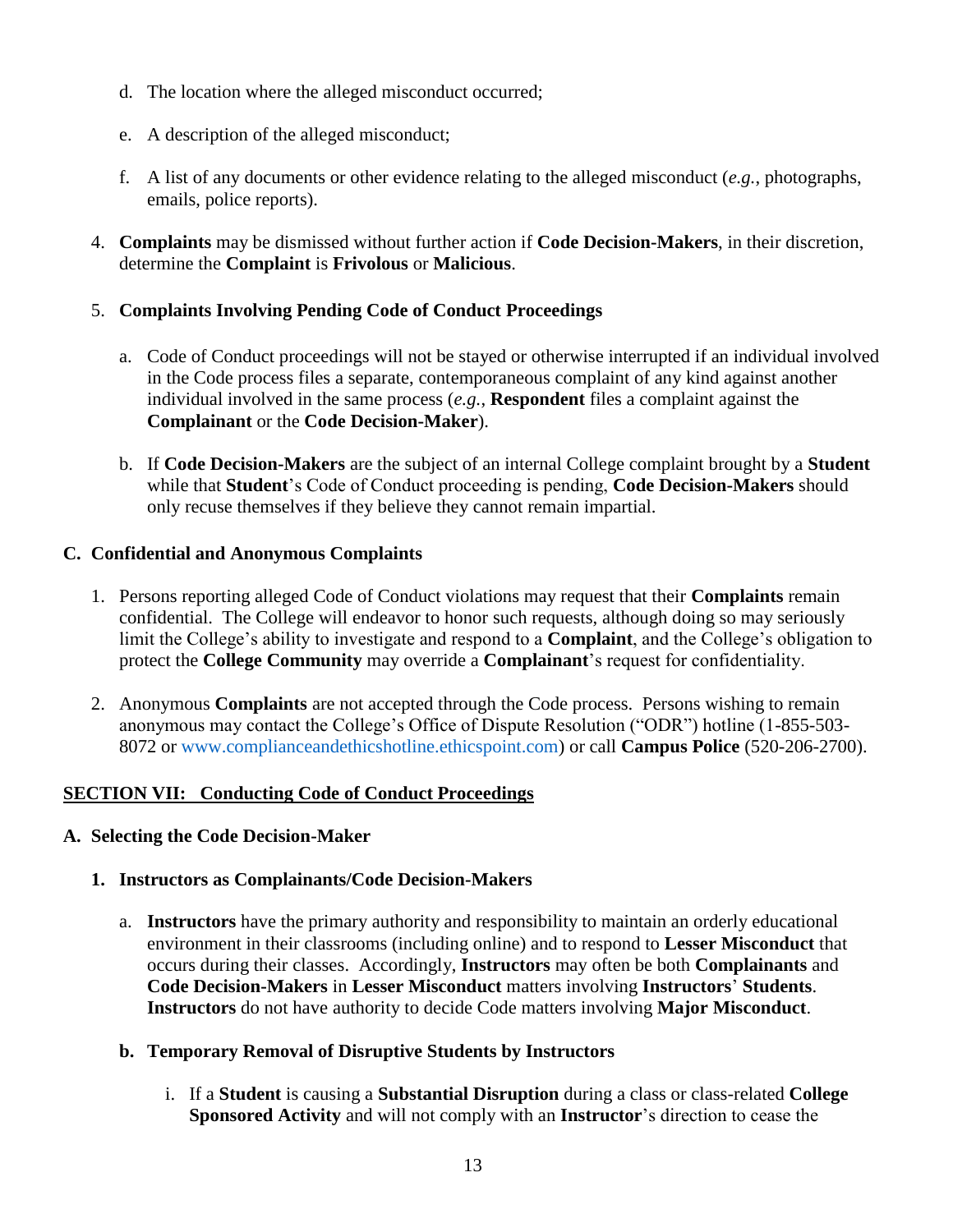disruptive behavior, **Instructors** may, at their discretion, temporarily remove the **Student** by verbally directing the **Student** to leave for the remainder of that day's class or activity. At the end of the day's class or activity, **Instructors** shall notify their **Department Heads** or another immediate supervisor (either in writing or verbally and later confirmed in writing) of the **Student**'s removal and the reasons for it. The temporary removal of a disruptive **Student** is not a **Suspension**.

- ii. **Instructors** may not remove disruptive **Students** for more than one day at a time based on a single disruptive incident. If an **Instructor** believes a **Student** should not return to the next class or to the next day's activity and/or has engaged in **Major Misconduct**, the **Instructor**  must submit a **Complaint** to the **Dean of Students**.
- c. If an **Instructor** believes a **Student** has engaged in **Major Misconduct**, the **Instructor** should submit a **Complaint** to the **Dean of Students**. If the **Dean of Students** determines that the violation alleged in the **Complaint** should not be addressed as **Major Misconduct**, the Dean may return it to the **Instructor** to be addressed as **Lesser Misconduct**.

## **2. The Dean of Students as Code Decision-Maker**

- a. The **Dean of Students** or the Dean's designee shall serve as the **Code Decision-Maker** for all **Complaints** alleging **Major Misconduct**.
- b. If the **Dean of Students**, in consultation with the College's Office of the General Counsel, determines that a significant, College-wide conflict of interest may exist for a particular **Complaint**, the College may retain an outside third-party to serve as the **Code Decision-Maker** and investigate and issue a decision in accordance with Code procedures.

## **B. Discretion of Code Decision-Makers in Initiating, Continuing, and Terminating Code Proceedings**

- 1. **Code Decision-Makers** have the discretion to determine if a **Complaint** sufficiently alleges a violation of the Code. If the **Code Decision-Maker** determines that a **Complaint** does not sufficiently allege a violation, the **Code Decision-Maker** shall notify the **Complainant** in writing of that decision and the reason for it.
- 2. If a **Complaint** adequately alleges a violation, but the **Code Decision-Maker** subsequently becomes aware of evidence indicating further proceedings are not warranted, the **Code Decision-Maker** may terminate the proceeding at any time by providing written notice of that termination and the reason for it to the **Complainant**. If **Respondents** have already received notice of the **Complaint**, they should also be notified in writing of the decision to terminate it.
- 3. Specific timelines and deadlines stated in this Code may be extended at the discretion of the **Code Decision-Maker**.

## **C. Notice of Complaints and Delivery of Complaint-Related Information**

1. If the **Code Decision-Maker** determines that a **Complaint** adequately alleges a Code violation, the **Code Decision-Maker** shall provide written notice of the **Complaint** to the **Student** who is the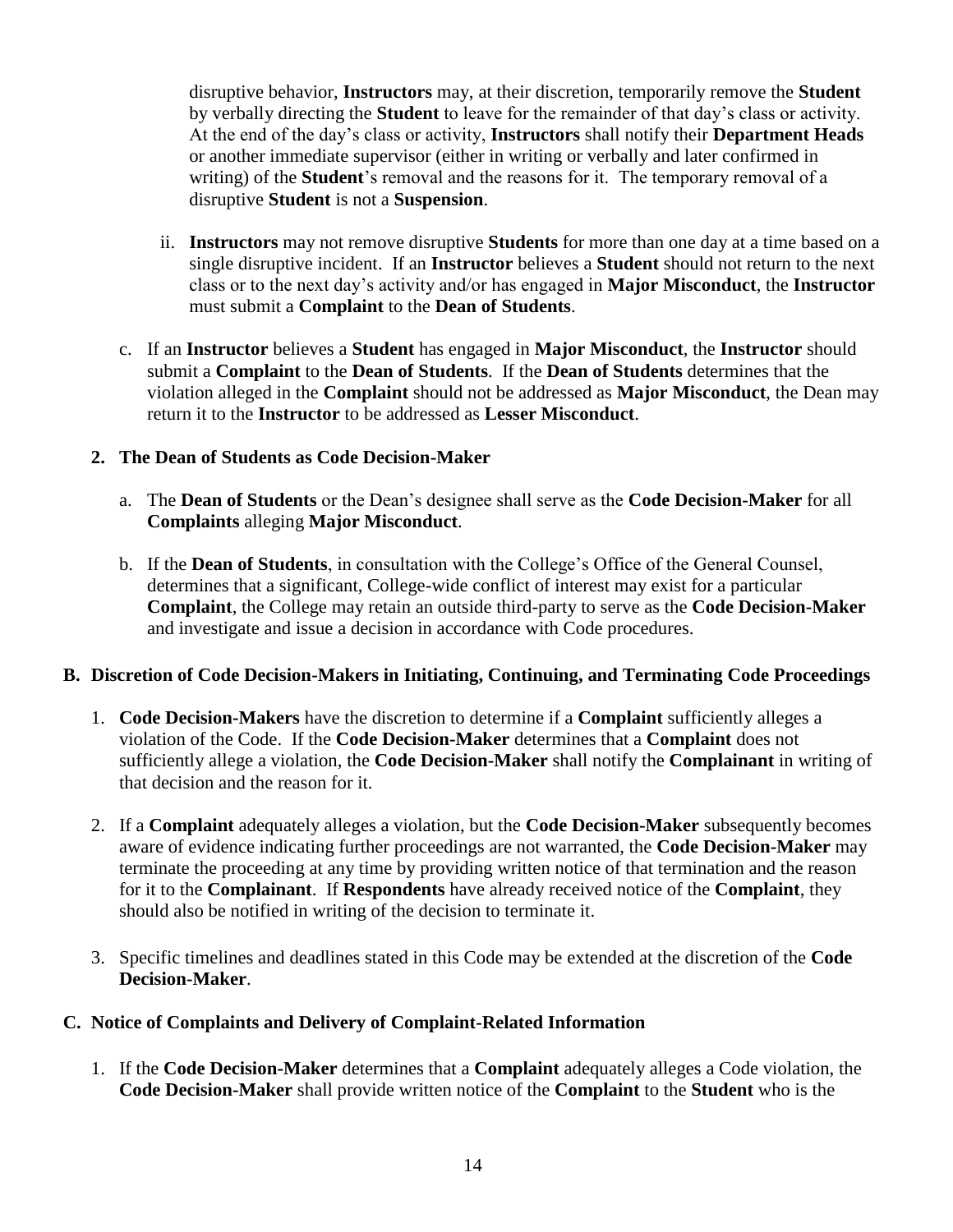**Respondent** to the **Complaint** within five (5) **Business Days**. The notice shall include the following:

- a. An explicit statement that the **Student** is a **Respondent** to a Code of Conduct **Complaint**;
- b. A summary of the allegations against the **Student**, including any known evidence in support of those allegations;
- c. The specific Code section(s) the **Student** is alleged to have violated;
- d. Whether the **Student** is accused of **Lesser Misconduct** or **Major Misconduct** and the **Code Decision-Maker**'s basis for making that decision, and if a **Disciplinary Sanction** (*e.g.*, **Suspension**) could be imposed;
- e. If the **Student** is accused of **Major Misconduct**, that the **Student** has the right to be accompanied to the **Code Resolution Meeting** by an **Advisor** or an **Attorney** (at the **Student**'s expense), and an **Attorney** may **Actively Assist** the **Student** during the **Code Resolution Meeting** and any subsequent appeal;
- f. The date and time of the **Complaint Resolution Meeting** and the conditions under which that meeting could be rescheduled.
- 2. Unless approved in writing by the **Code Decision-Maker**, all Code of Conduct notices and **Complaint**-related information will be sent to **Students**' "*pima.edu*" accounts.
- 3. Notice will be considered effective and all information will be considered received on the date email is sent to **Students**' "*pima.edu*" accounts. If the **Code Decision-Maker** approves another means of delivery, notice will be considered effective and documents received on the date of hand-delivery or three (3) **Business Days** after the notice or document is deposited with the U.S. Postal Service or other carrier.

## **D. Complaint Resolution Meetings**

## **1. Lesser Misconduct Resolution Meetings**

- a. After the **Student Respondent** has received notice of the **Complaint**, the **Code Decision-Maker**  shall conduct a **Code Resolution Meeting** with the **Respondent** in a private setting and discuss the **Lesser Misconduct** the **Respondent** is alleged to have engaged in and the specific evidence supporting those allegations.
- b. **Complainants** are generally not required or permitted to attend **Code Resolution Meetings** involving alleged **Lesser Misconduct** (unless the **Complainant** is the **Code Decision-Maker**, as in the case of an **Instructor**), but they shall have an opportunity to provide **Code Decision-Makers** with any evidence they believe is relevant, including **Aggravating Factors**.
- c. **Respondents** may not be accompanied by **Advisors** or **Attorneys**.
- d. **Respondents** shall have a full and fair opportunity to review and respond to the allegations in the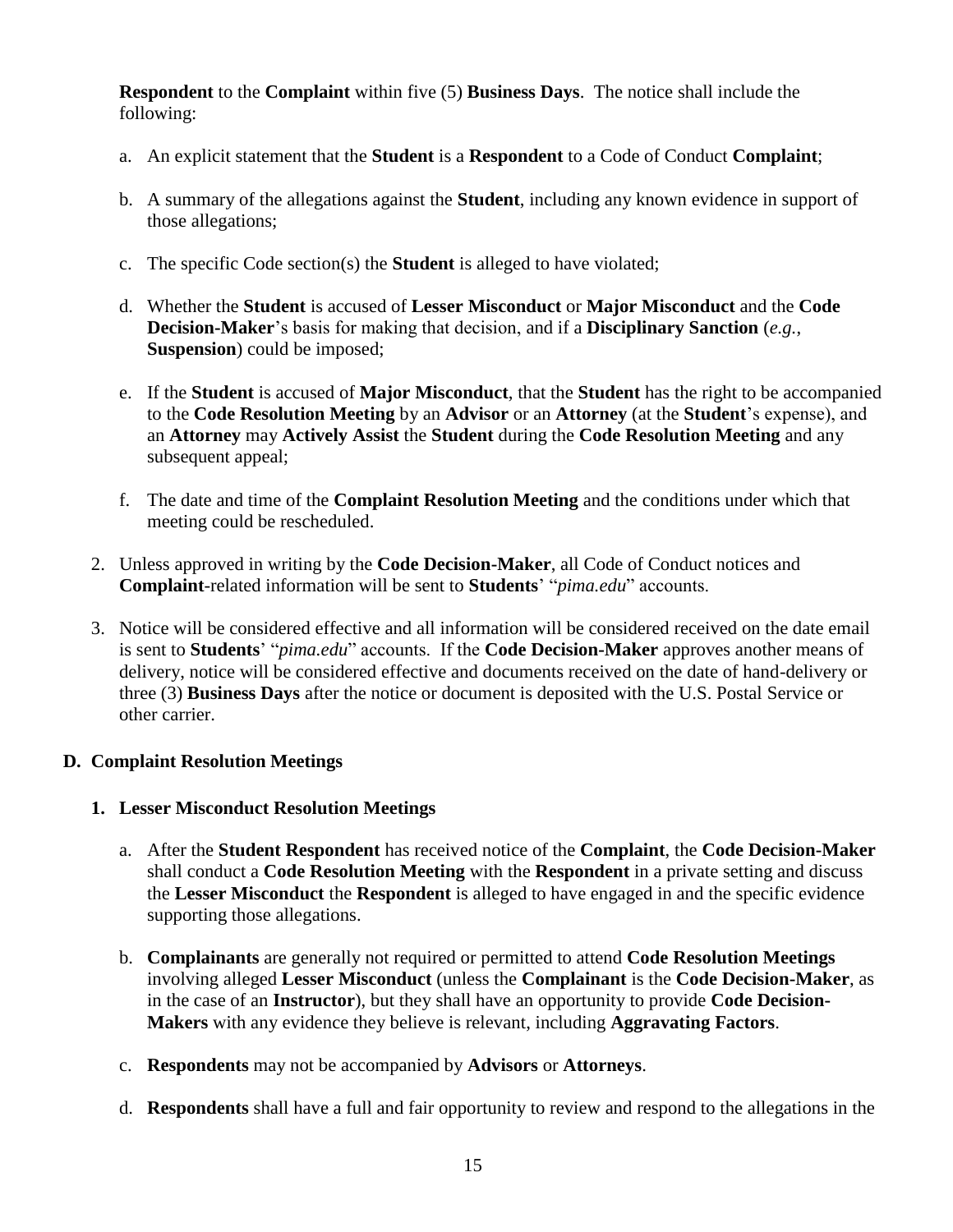**Complaint** and the supporting evidence, including any statements from the **Complainant** and any witnesses. **Respondents** shall also have an opportunity to present their side of the story and to offer any additional evidence they believe is relevant, including any **Mitigating Factors**.

- e. Generally, witnesses are not required or permitted to provide live testimony, although witness testimony may be allowed at the discretion of the **Code Decision-Maker**.
- f. If, during the meeting, the **Code Decision-Maker** comes to believe that the **Respondent**'s misconduct is more serious than previously known and may warrant a **Disciplinary Sanction**, the **Code Decision-Maker** shall inform the **Student** of that fact and suspend the **Code Resolution Meeting**. If the **Code Decision-Maker** is an **Instructor**, the **Complaint** shall be referred to the **Dean of Students** for further proceedings, a revised notice shall be issued to the **Student**, and the **Code Resolution Meeting** shall be rescheduled and conducted according to the procedures required for **Major Misconduct**.

#### **2. Major Misconduct Resolution Meetings**

- a. After the **Student Respondent** has received notice of the **Complaint**, the **Code Decision-Maker** shall conduct a **Code Resolution Meetings** with the **Respondent** in a private setting and discuss the **Major Misconduct** the **Respondent** is alleged to have engaged in and the specific evidence supporting the allegation(s). **Respondents** shall have a full and fair opportunity to review and respond to the allegations in the **Complaint** and to offer any additional evidence they believe is relevant, including any **Mitigating Factors**.
- b. **Complainants** are required to attend **Code Resolution Meetings** for alleged **Major Misconduct** if they will be providing testimony against **Respondents,** unless **Respondents** waive their right to **Confront** witnesses who testify against them. **Complainants** may also be required to attend **Code Resolution Meetings** if the **Code Decision-Maker** determines their presence is necessary to make a fully informed and fair decision. Otherwise, **Complainants** may request, but are not required, to attend **Code Resolution Meetings**.
- c. For **Complaints** involving allegations of assault, violence, **Stalking**, **True Threats**, or sexual misconduct, including **Sexual Harassment**, **Complainants** may request to attend **Code Resolution Meetings** remotely via videoconference or similar means, including one-way video in which **Respondents** can see **Complainants**, but not vice versa. Whether to permit remote attendance shall be at the discretion of the **Code Decision-Maker**. **Complainants**' remote attendance shall not interfere with **Respondents**' right to **Confront** witnesses who testify against them.

#### d. **Advisors** and **Attorneys**

i. Both **Respondents** and **Student Complainants** (if attending) may be accompanied by one (1) **Advisor** of their choice during **Code Resolution Meetings** involving **Complaints** of **Major Misconduct**. **Complainants** who are not **Students** may not be accompanied by **Advisors**. **Advisors** may be consulted by **Respondents** and **Student Complainants** during the meeting, suggest questions for them to ask, and help them clarify their responses to questions. An **Advisor** may not **Actively Assist** either the **Respondent** or the **Student Complainant**.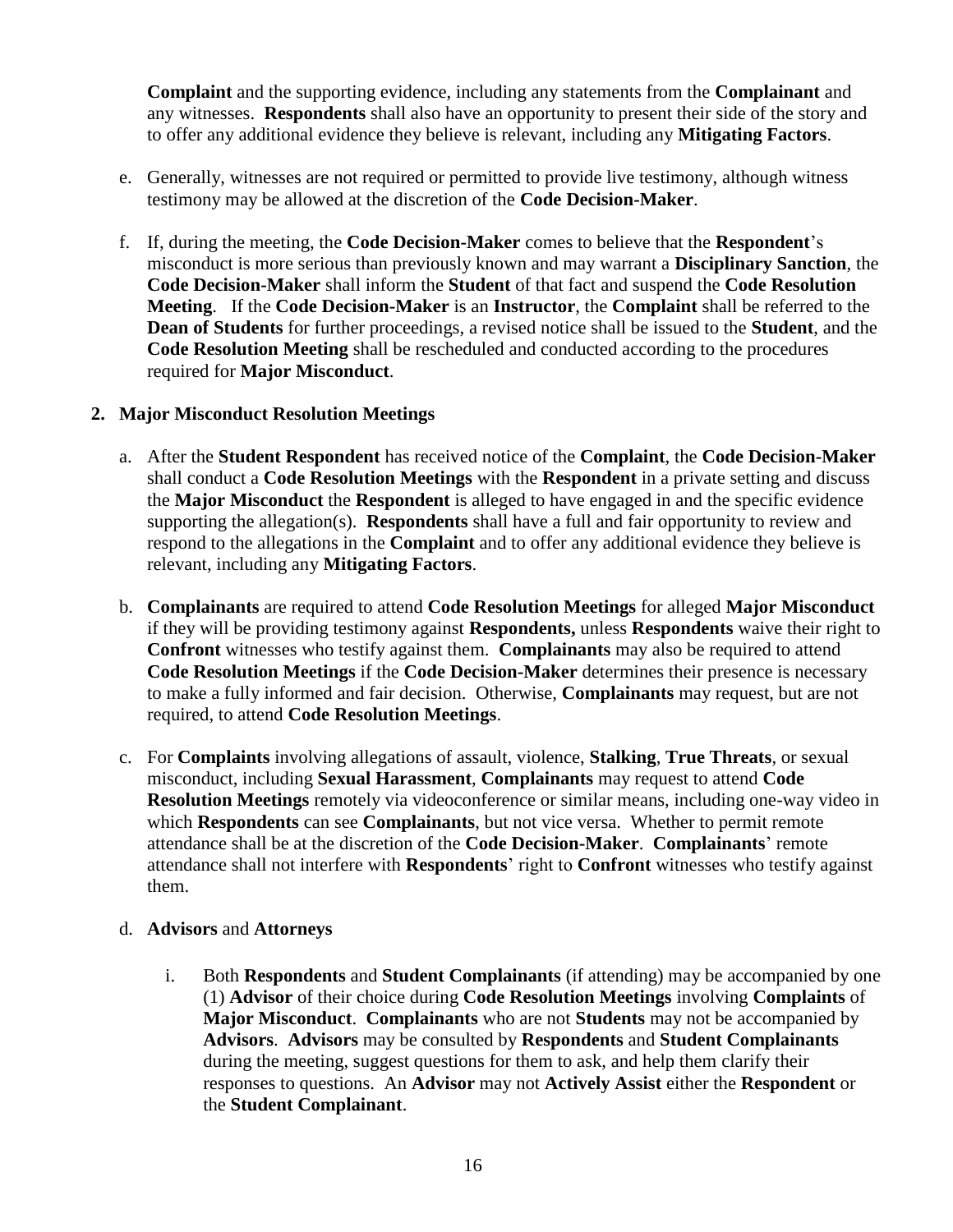- ii. At **Code Resolution Meetings** involving **Complaints** of **Major Misconduct**, a **Respondent** may be accompanied by an **Attorney** (in lieu of an **Advisor** and at the **Respondent**'s expense) who **Actively Assists** the **Respondent** during the meeting. If a **Respondent** opts to be accompanied by an **Attorney**, a **Student Complainant** shall also have an opportunity to be accompanied by an **Attorney** at the **Complainant**'s expense. **Complainants** who are not **Students** are not permitted to be accompanied by **Attorneys**. A **Student Complainant** may not be accompanied by an **Attorney** unless the **Respondent** first opts to be accompanied by an **Attorney**. Only **Attorneys** may **Actively Assist** either **Respondents** or **Complainants** during **Code Resolution Meetings**.
- iii. **Students** must inform the **Code Decision-Maker** at least three (3) **Business Days** prior to the **Code Resolution Meeting** if they will be accompanied by an **Attorney** who will **Actively Assist** during the meeting or by an **Advisor** who is a **Legal Professional** by education or occupation. The College reserves the right to have College legal counsel present during any **Code Resolution Meeting** at which a **Student** is assisted by an **Attorney** or where a **Student**'s **Advisor** is a **Legal Professional**.

#### d. **Witnesses**

- i. Both **Complainants** and **Respondents** have the right to require relevant witnesses, including each other, to testify in person during a **Code Resolution Meeting**. That right can be waived, and the parties may rely instead on written witness statements.
- ii. The **Code Decision-Maker** shall ask witnesses questions and/or permit them to make statements. **Complainants** and **Respondents** shall have an equal opportunity to present additional questions or topics of questions for the **Code Decision-Maker** to ask each witness. The **Code Decision-Maker** may decline to ask witnesses any questions the **Code Decision-Maker** believes are irrelevant, repetitive, harassing, or unnecessarily embarrassing. **Complainants** and **Respondents** (or their **Attorneys**) may not object during witness testimony or directly question or cross-examine witnesses
- e. Technical rules of evidence, such as would be used in a court of law, do not apply during **Code Decision Meetings**, although **Complainants** and **Respondents** may submit arguments about why certain evidence should or should not affect **Code Decision-Makers**' decisions.

#### **E. Code of Conduct Decisions**

- 1. Decisions on **Complaints** will be made by applying the **Preponderance of the Evidence** standard unless specified otherwise, and **Code Decision-Makers** shall determine if, based on the evidence, it is more likely than not the **Respondent** engaged in the misconduct alleged in the **Complaint**.
- 2. If the **Code Decision-Maker** decides that the evidence does not support a finding that the **Respondent** engaged in the alleged misconduct, the matter shall be concluded and the **Complaint** closed, subject to any available appeal.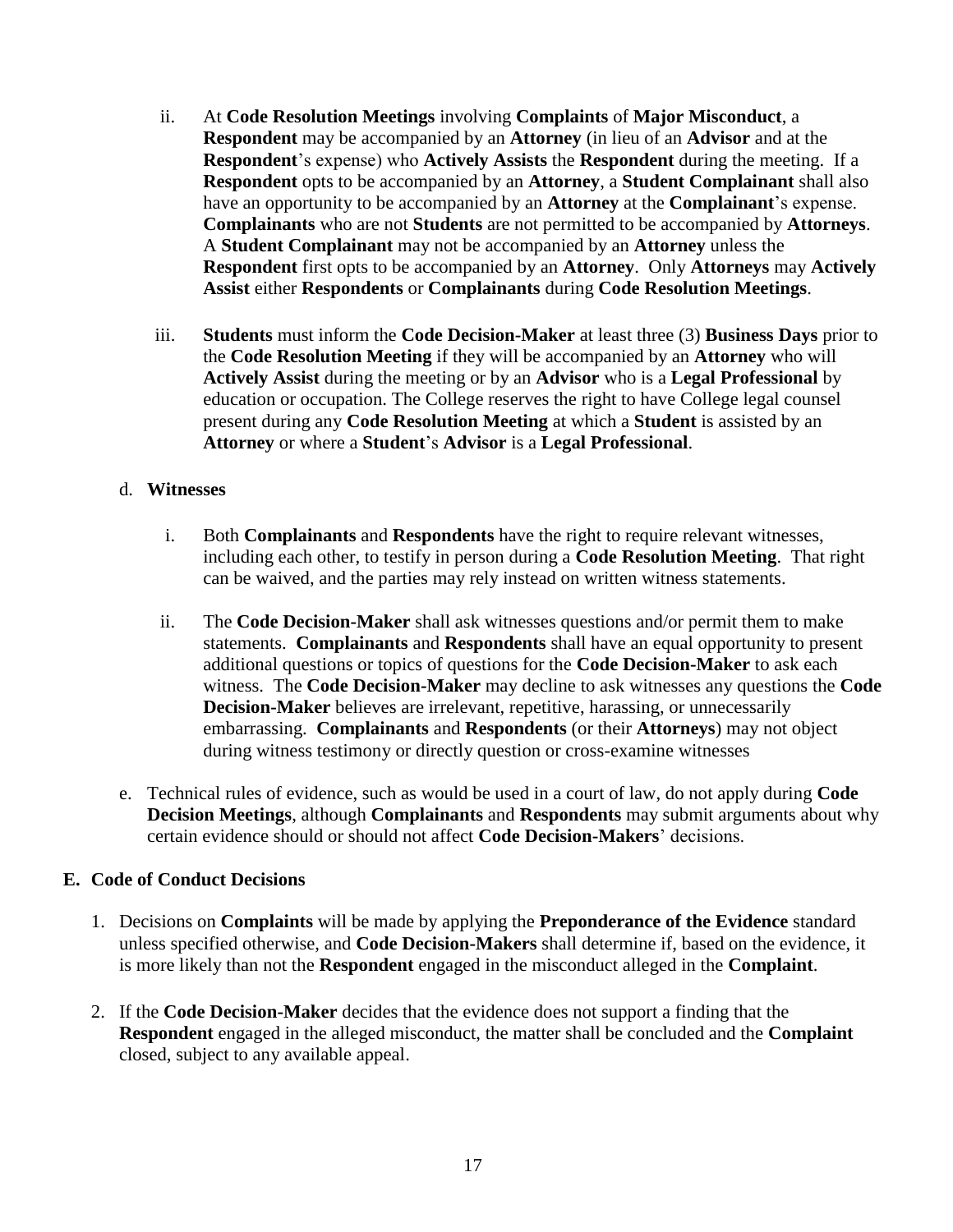- 3. If the **Code Decision-Maker** finds that the **Respondent** more likely than not engaged in the misconduct alleged in the **Complaint**, the **Code Decision-Maker** shall determine an appropriate **Responsive Action**.
- **F. Responsive Action by the Code Decision-Maker** 
	- 1. If **Student Respondents** admit to violating or are found to have violated the Code of Conduct, **Code Decision-Makers** have the discretion to issue or not issue one or more **Responsive Actions**.
	- 2. All **Responsive Action** shall be issued to **Respondents** in writing along with an explanation of the facts, including any **Aggravating Factors** and **Mitigating Factors,** the **Code Decision-Maker** took into consideration.
	- 3. **Responsive Action** may include, but is not limited to, one or more of the following:
		- **a. Educational Measures** (for both findings of **Lesser Misconduct** and **Major Misconduct**)
			- i. Educational assignments that foster a new or greater understanding of the **Student**'s role in the **College Community** and how the **Student**'s conduct affects others;
			- ii. **Restorative Justice** requirements;
			- iii. Financial compensation for actual losses to the College or to a specific individual (*e.g.*, for theft or property damage). The College cannot award damages for pain and suffering or for other intangible injuries, or purely as punishment (*i.e.*, a fine);
			- iv. Temporary prohibition (not to exceed six (6) months or one (1) academic year, whichever is greater) from engaging in certain **College Sponsored Activities**, including **Selective Extracurricular Activities**. Decision to impose such **Sanctions** shall be made in consultation with the **Employees** responsible for the specific activities in question.
			- v. Temporary removal (not to exceed six (6) months or the remainder of the current academic year, whichever is greater) from specific College academic or certificate programs. Decisions to impose such **Sanctions** shall be made in consultation with the **Employees** responsible for the specific programs.
			- vi. Temporary restriction on or denial of certain College services (*e.g.*, use of a library or certain **College IT Systems**), not to exceed six (6) months or the remainder of the current academic year, whichever is greater;
			- vii. Temporary restriction on enrollment (*e.g.*, being permitted to take only (or barred from taking any) online classes), not to exceed six (6) months or the remainder of the current academic year, whichever is greater;
			- viii. Temporary exclusion (*i.e.*, being "trespassed") from specified **College Property** (*e.g.*, a particular **College Campus** or Learning Center), not to exceed six (6) months or the remainder of the current academic year, whichever is greater;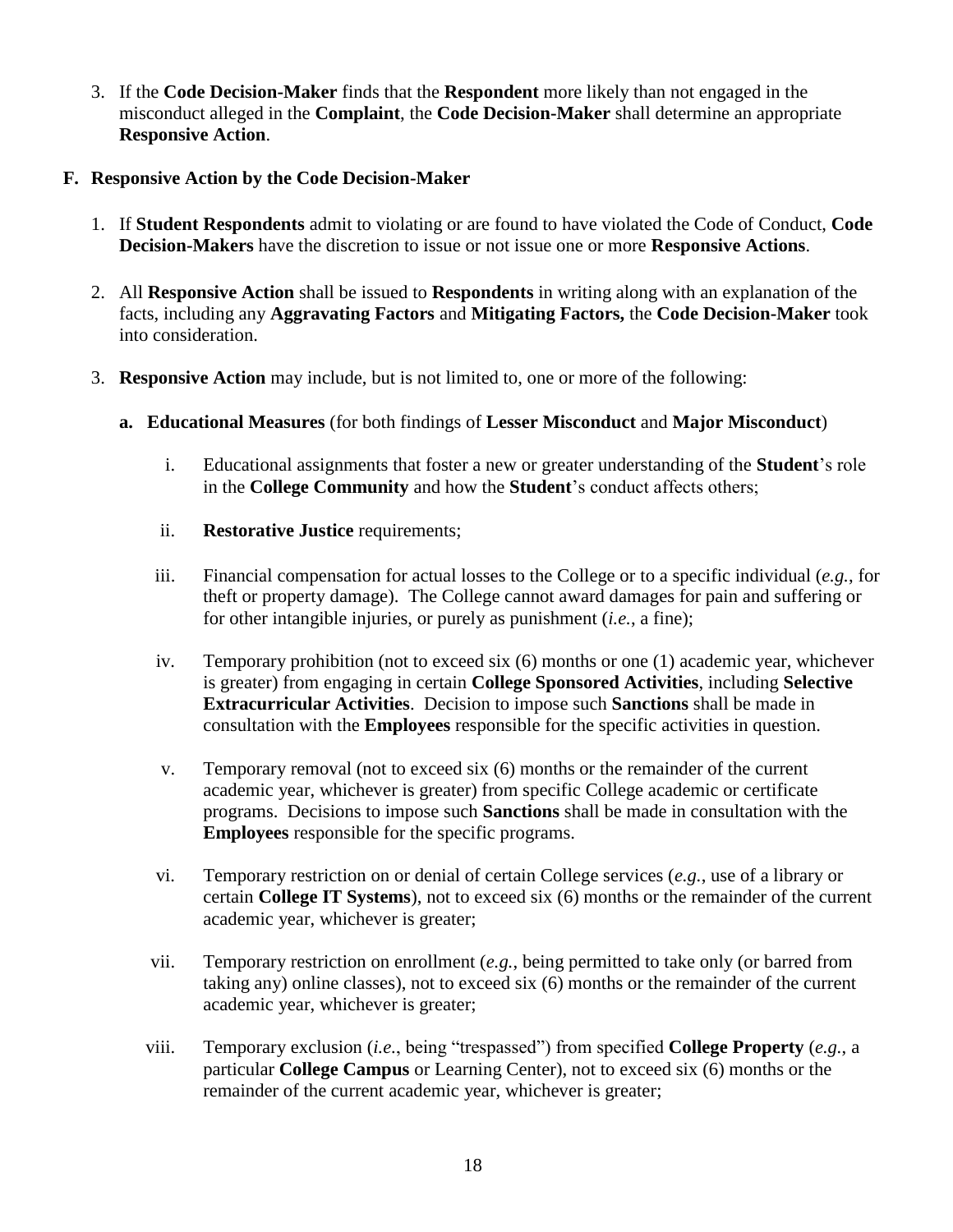- ix. A **Conduct Agreement** (see Section VIII below);
- x. A written **Reprimand**;
- xi. **Probation**.
- **b. Disciplinary Sanctions** (for findings of **Major Misconduct** only)
	- i. Prohibition from engaging in certain **College Sponsored Activities**, including **Selective Extracurricular Activities**, for a period in excess of six (6) months or the remainder of the current academic year, whichever is greater, up to and including an indefinite or permanent prohibition. Decisions to impose such **Sanctions** shall be made in consultation with the **Employees** responsible for the specific activities in question;
	- ii. Removal from a specific College academic or certificate program, for a period in excess of six (6) months or the remainder of the current academic year, whichever is greater, up to and including indefinite or permanent removal. Decisions to impose such **Sanctions** shall be made in consultation with the **Employees** responsible for the specific programs;
	- iii. Restriction on or denial of certain College services (*e.g.*, use of a library or certain **College IT Systems**), for a period in excess of six (6) months or the remainder of the current academic year, whichever is greater, up to and including an indefinite or permanent restriction;
	- iv. Restriction on enrollment (*e.g.*, permitted to take only (or barred from taking any) online classes), for a period in excess of six (6) months or the remainder of the current academic year, whichever is greater, up to and including an indefinite or permanent restriction;
	- v. Exclusion (*i.e.*, being "trespassed") from specified **College Property** (*e.g.*, a particular **College Campus** or Learning Center), for a period in excess of six (6) months or the remainder of the current academic year, whichever is greater, up to and including indefinite or permanent exclusion;
	- vi. **Suspension** from the College for any length of time;
	- vii. **Expulsion** from the College;
	- viii. Withholding of a degree or certificate.

## **G. Notice of Code of Conduct Decisions, Responsive Actions, and Right to Appeal**

1. **Code Decision-Makers** shall provide **Respondents** with written decisions in a timely manner not to exceed ten (10) **Business Days** stating explicitly what, if any, misconduct a **Respondent** was found to have engaged in, explaining the specific factual basis for that decision, and stating the specific **Responsive Action** issued by the **Code Decision-Maker**, including an explanation of any **Aggravating Factors** or **Mitigating Factors** taken into consideration.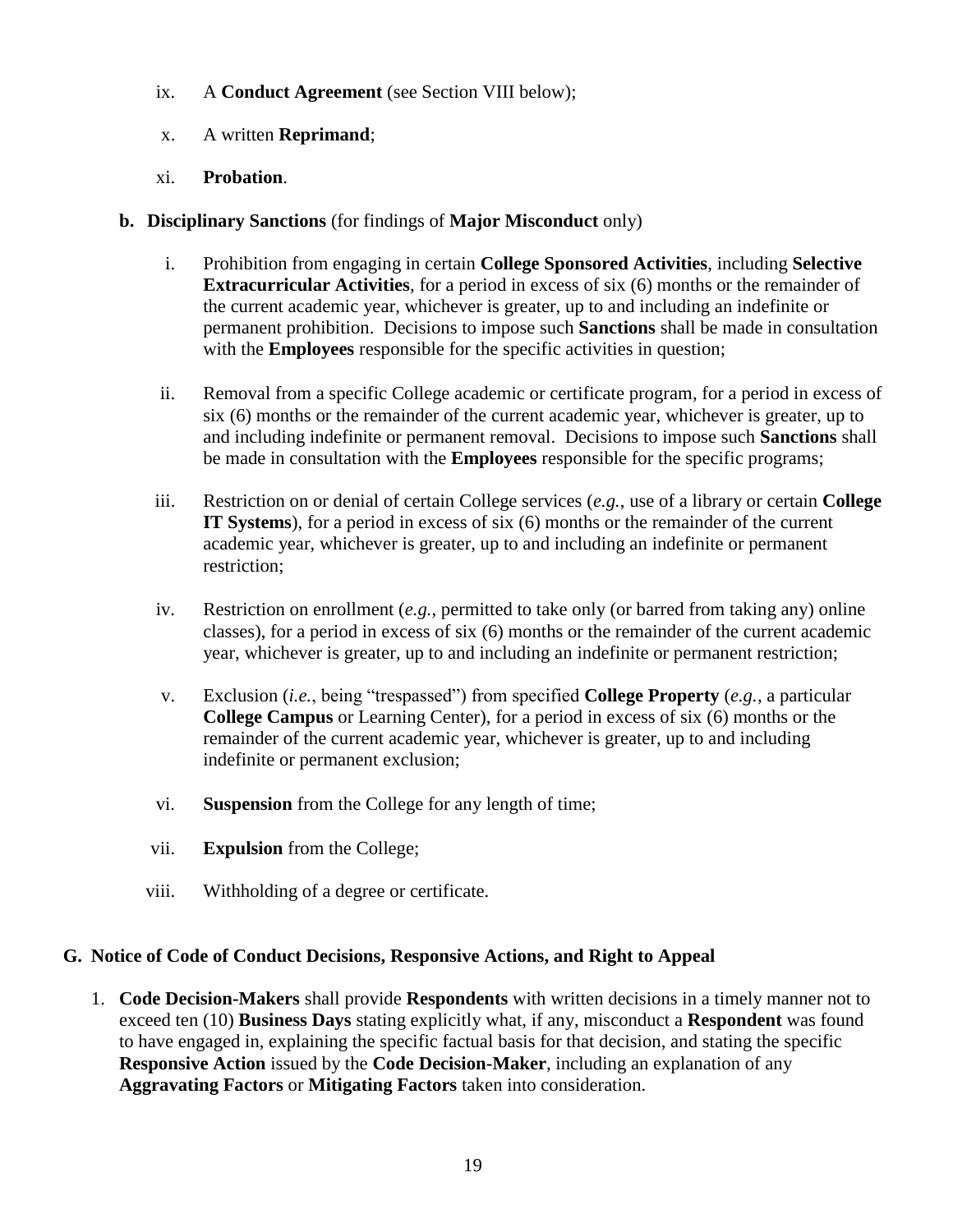- 2. **Code Decision-Makers** shall inform **Respondents** in writing of any right they may have to appeal the decision or the **Responsive Action**, including the deadline to request an appeal and the College office to which or **Employee** to whom the appeal request should be submitted.
- 3. Because the specific facts of Code of Conduct proceedings are confidential educational records, most **Complainants** will generally be notified when Code proceedings are concluded but not informed of specific outcomes. However, **Complainants** alleged to have been victims of assault, violence, **Stalking**, **True Threats**, or sexual misconduct shall be given written notice of the specific outcome of their **Complaints**, including any **Responsive Measures** issued to the **Respondent**, as well as information regarding **Complainants**' right to appeal.

## **SECTION VIII: Conduct Agreements – Form and Effect**

- A. **Conduct Agreements** must be in writing, signed by both the **Student** and the **Code Decision-Maker**, contain a specific statement of the conduct and Code violations the **Student** admits to engaging in or for which the **Student** takes personal responsibility, and the specific terms by which the **Student** must abide in order to comply with the agreement.
- B. A **Student**'s signature on a **Conduct Agreement** is a formal, binding admission that the **Student** engaged in or takes personal responsibility for all of the conduct and Code violations specified in the agreement. After signing, a **Student** may not recant or revise those admissions at any time, including after completing the terms of the **Conduct Agreement**.
- C. If the **Student** successfully completes the **Conduct Agreement** or complies satisfactorily with its ongoing requirements, the College will take no further action on the **Student**'s misconduct unless the **Student** later recants an admission of, or acceptance of responsibility, for that misconduct.
- D. A **Student**'s violation of a **Conduct Agreement** may, at the discretion of the **Code Decision-Maker**, result in the termination of the agreement and the immediate issuance of one or more **Responsive Actions**. If a **Student** later recants an admission or denies responsibility for the misconduct specified in a signed **Conduct Agreement**, the **Code Decision-Maker** may immediately issue another **Responsive Action**, even if the **Student** has already completed the terms of the **Conduct Agreement**. In the event of a violation or recantation of a **Conduct Agreement**, no **Code Resolution Meeting** is required before the issuance of a **Responsive Action**, although the **Code Decision-Maker** shall provide the **Student** with written notice of the **Responsive Action** and the basis for its issuance.

## **SECTION IX: Appeals**

- **A. Who May Appeal** (*i.e.*, be the "**Appellant**")
	- 1. **Respondents** found to have violated the Code of Conduct may appeal a **Code Decision-Maker**'s decision and/or the **Responsive Action** issued to the **Respondent** only when a) the **Respondent** was found to have engaged in **Major Misconduct**, and b) the **Respondent** received a **Disciplinary Sanction**.
	- 2. **Respondents** found to have violated the terms of a **Code Agreement** or who have recanted a signed admission or acceptance of responsibility for a Code violation resulting in the **Respondent** receiving a **Disciplinary Sanction** may appeal the decision that they violated the **Code Agreement** and/or the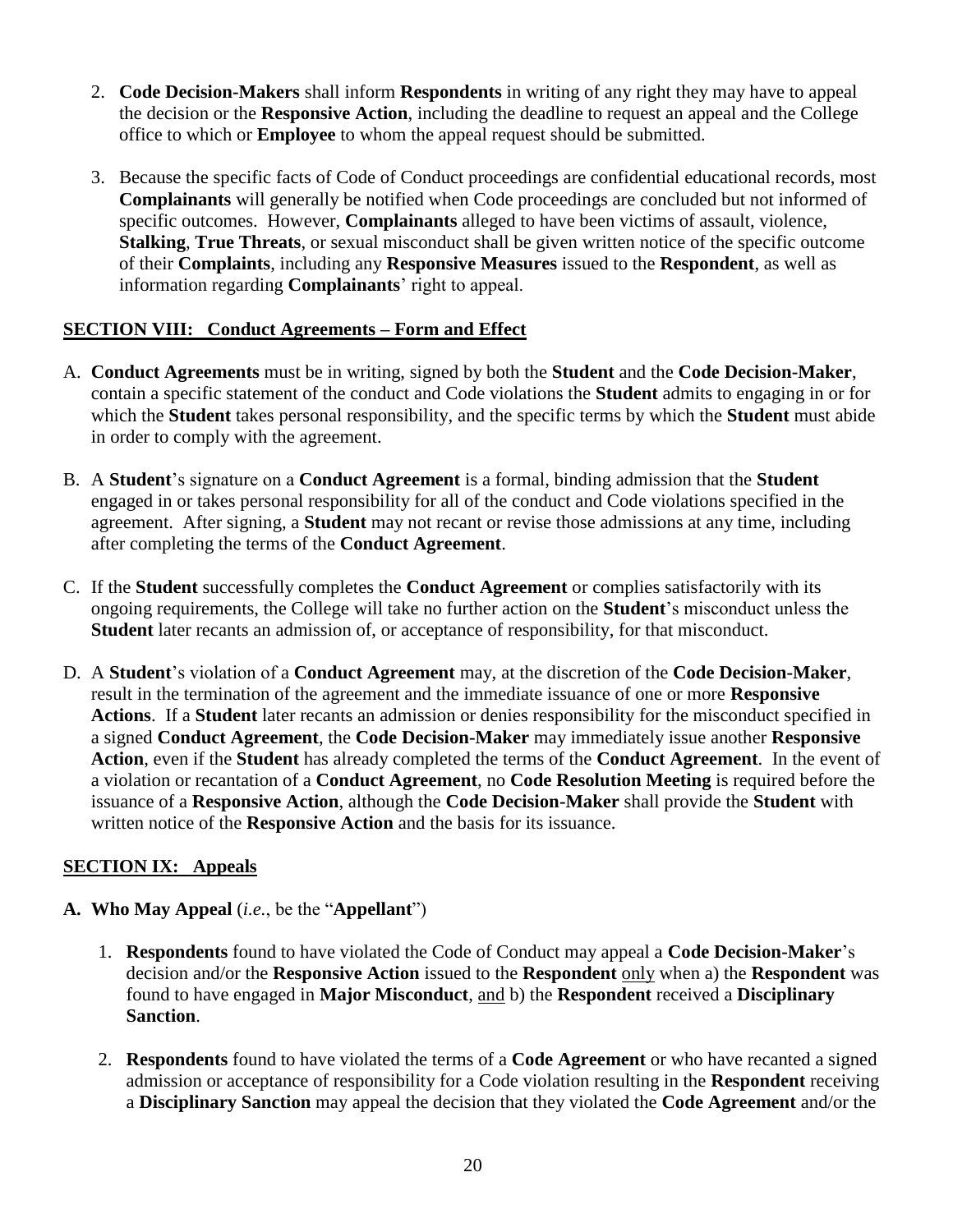**Disciplinary Sanction** issued to the **Respondent**. Such **Respondents** may not appeal **Educational Measures** or determinations that they violated the Code as stated in their signed **Code Agreements** 

3. **Complainants** whose **Complaints** alleged they were victims of assault, violence, **Stalking**, **True Threats**, or sexual misconduct, including **Sexual Harassment**, may appeal the following decisions by **Code Decision-Makers**: a) decisions not to proceed with a **Complaint** or to terminate a **Complaint** without making a final decision, b) a finding that the **Respondent** was not shown by a **Preponderance of the Evidence** to have engaged in the alleged misconduct, and c) a **Disciplinary Sanction** issued to a **Respondent** found to have engaged in the alleged misconduct.

## **B. Acceptable Bases for Appeal**

A request for appeal shall only be considered if it is based on one or more of the following arguments:

- 1. The **Code Decision-Maker**'s decision was **Clearly Erroneous** or tainted by clear bias;
- 2. The severity or leniency of the **Responsive Measure** was unjustifiably disproportionate to the seriousness of the **Respondent**'s misconduct;
- 3. A **Material Error in Procedure** occurred that affected or reasonably could have affected the **Code Decision-Maker**'s decision or the **Responsive Measure** issued to the **Respondent**;
- 4. The discovery of new information that was not known and could not reasonably have been discovered at the time of the **Code Resolution Meeting** that is substantially likely to have affected the outcome of the **Complaint** had it been presented at the **Code Resolution Meeting**.

## **C. Requesting an Appeal**

- 1. An **Appellant**'s written request for appeal must be submitted to the **Dean of Students** no more than five (5) **Business Days** after receiving notice of the **Code Decision-Maker**'s decision. The appeal must contain a) a copy of the **Code Decision-Maker**'s decision, b) the **Appellant**'s basis for bringing the appeal (see Section IX.B above), c) an argument stating why the decision or **Responsive Measure** should be changed, and d) if the appeal is based on new evidence, a copy or written summary of the new evidence and a statement identifying the source of the new information and explaining why it was not available at the time of the **Code Resolution Meeting**.
- 2. Upon receipt of a timely appeal, the **Dean of Students** shall forward the appeal documentation to the **Vice President of Student Affairs** for further proceedings and notify both the **Code Decision-Maker** and the non-appealing party (*i.e.*, the **Complainant** or **Respondent**) (collectively, the "**Appellees**") of the appeal and their right to respond to it (see Section IX.D below).
- 3. If a timely request for appeal is submitted, any **Responsive Action** will be stayed until the appeal is decided unless there is a clear and significant risk that the health and safety of the **College Community** or **Ordinary College Operations** would be adversely affected if the **Responsive Action** did not take immediate effect.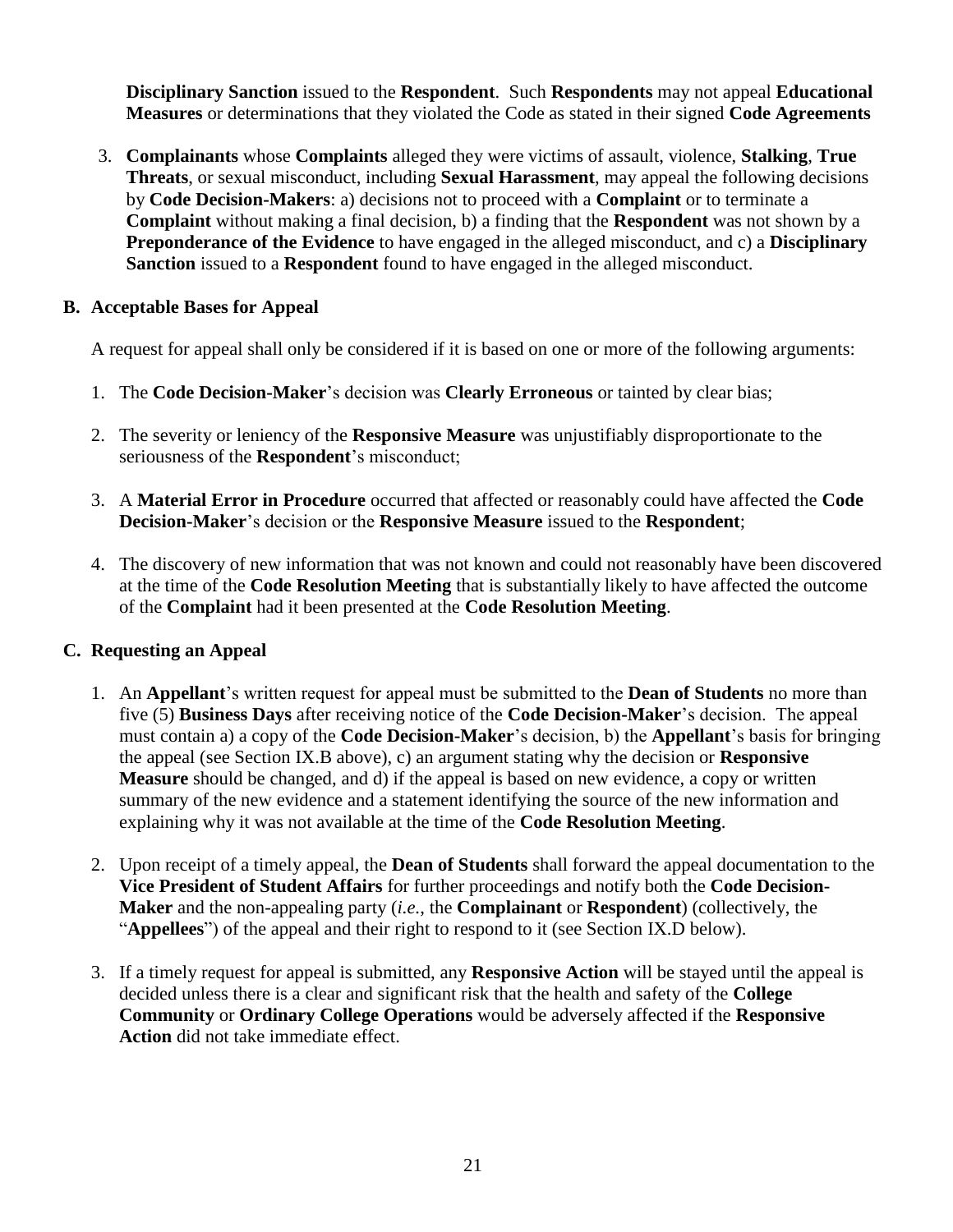## **D. Appellee Responses to Appeals**

Within five (5) **Business Days** after receiving notice of an **Appellant**'s appeal, an **Appellee** may, but is not required to, submit to the **Dean of Students** a written response in opposition to the appeal. The **Dean of Students** shall forward any timely responses to the **Vice President of Student Affairs**.

## **E. Designating an Appeal Review Board**

- 1. Within ten (10) **Business Days** of receipt of an appeal from the **Dean of Students**, the **Vice President of Student Affairs** shall designate an **Appeal Review Board** consisting of three (3) **Employees** selected by the **Vice President of Student Affairs** and provide each board member with a copy of the **Appellant**'s appeal and the **Appellees**' responses (if any). Any **Employee** may serve on an **Appeal Review Board**, provided the **Employee** has knowledge of the Code of Conduct and the appeal process, and has had no direct involvement in the matter being appealed.
- 2. If the **Vice President of Student Affairs**, in consultation with the College's Office of the General Counsel, determines that no College **Employees** can or should decide a particular appeal, such as in the event of a College-wide conflict, the College shall retain one or more third parties outside the College to review and decide the appeal in accordance with College procedure.

## **F. Procedures for Appeal Review Boards**

- 1. Within ten (10) **Business Days** of being designated, the **Appeal Review Board** shall schedule a meeting to take place within the following thirty (30) days at which to decide the appeal. **Appeal Review Board** decision will generally be based only on written submissions. **Appeal Review Boards** may submit questions to **Appellants** and/or **Appellees** to be answered in writing prior to the meeting.
- 2. **Appellants** and **Appellees** (regardless of whether they responded to the appeal) shall be notified of the date of the **Appeal Review Board**'s meeting but shall not be permitted to attend the meeting unless a discretionary hearing is held (see Section IX.F.3 below). Attendance at meetings shall be limited to the board members and to one (1) non-voting consultant to assist the board with procedural and technical questions about the Code of Conduct and College policy (*e.g.*, a representative from the College's General Counsel's Office, Office of Dispute Resolution, or Human Resources office).

## 3. **Discretionary Appeal Hearings**

- a. Within three (3) **Business Days** after receiving notice of the scheduled date of the **Appeal Review Board**'s meeting, either the **Appellant** or an **Appellee** may submit to the **Vice President of Student Affairs** a written request for an appeal hearing. Requests for hearings shall be decided by the **Appeal Review Board** and should be granted only in exceptional circumstances. The party requesting a hearing bears the burden of demonstrating that to deny the request would effectively deny the party a full and fair opportunity to be heard. **Appeal Review Boards** shall notify **Appellants** and **Appellees** at least ten (10) **Business Days** before the scheduled meeting date if an appeal hearing will be conducted.
- b. If appeal hearings are conducted, **Appeal Review Boards** shall offer **Appellants** and **Appellees**  an equal opportunity to be heard. Both **Appellants** and **Appellees** may each be accompanied to appeal hearings by one (1) **Advisor** or **Actively Assisted** by one (1) **Attorney**.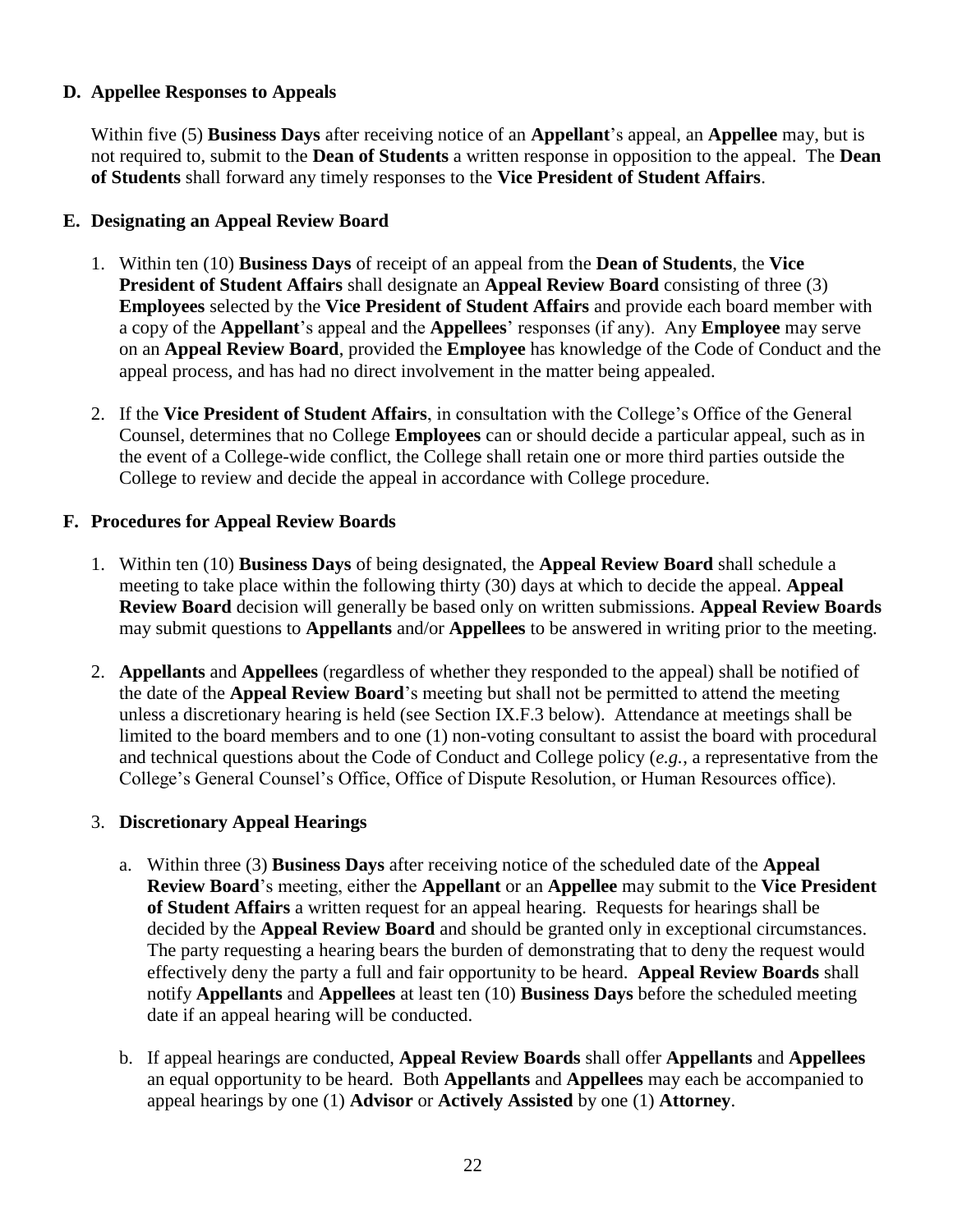- c. An appeal hearing is not a new **Code Decision Meeting**, and further witness testimony or other additional evidence will generally not be heard or considered.Additional evidence may be considered only when necessary to demonstrate the existence of new evidence that 1) could not have been discovered at the time of the **Code Resolution Meeting** and 2) is substantially likely to have affected the **Code Decision-Maker**'s decision.
- d. **Appellants** shall address the **Appeal Review Board** first and present any arguments why an appeal should be granted. **Appellees** (if attending) may then address the board and present arguments why the appeal should be denied, if they choose to do so. Board members may ask questions during arguments, but **Appellants** and **Appellees** may not object, ask each other or the board members questions (except to seek clarification of a question from the Board that the Appellant or Appellee does not understand), or otherwise interrupt each other's arguments. The **Appeal Review Board** may offer each party an equal opportunity to make a rebuttal argument.

#### **G. Decisions of Appeal Review Boards**

- 1. **Appeal Review Boards** should give a great deal of deference to **Code Decision-Makers**' decisions and only change or overturn a decision or **Responsive Action** if the required voting majority of board members is firmly convinced the decision was in error, even if the board members themselves might have reached a different conclusion if they had been the **Code Decision-Maker**.
- 2. When deciding appeals, **Appeal Review Boards** may i) deny the appeal and affirm the **Code Decision-Maker**'s decision and/or **Responsive Action**, ii) affirm the decision that a Code violation occurred but reduce or increase the **Responsive Action**, iii) grant the appeal (entirely or in part) and remand the **Complaint** to the **Code Decision-Maker** for further proceedings and a new decision, or iv) overturn a decision entirely and vacate all **Responsive Action** if and only if the board concludes unanimously that the **Respondent** is actually **Innocent**.
- 3. Generally, appeals shall be decided by simple majority vote of the **Appeal Review Board**. A unanimous decision is required when the board's decision would result in i) a **Student**'s **Expulsion** or the withholding of a **Student**'s degree or certificate, or ii) entirely overturning/vacating a decision on the basis of the **Student**'s **Innocence**.
- 4. **Appeal Review Boards** shall issue written decisions to the **Vice President of Student Affairs** within ten (10) **Business Days** of the board's meeting (or appeal hearing, if one is conducted) for distribution to the **Appellants**, **Appellees**, and the **Dean of Students**.
- 5. The decision of an **Appeal Review Boards** is final, and no further appeal or review of a Code of Conduct decision or **Responsive Action** is available unless the **Appeal Review Board**'s decision would result in a **Student**'s **Expulsion** or the withholding of a **Student**'s degree or certificate (see Section IX.G below).

#### **H. Automatic Review of Expulsion Decisions and Decisions to Withhold Degrees or Certificates**

1. All **Appeal Review Board** decisions that would result in a **Student**'s **Expulsion** or the withholding of a **Student**'s degree or certificate shall be reviewed and approved by the Provost. The Provost's review shall be limited to confirming that a) proper procedures were followed, and b) the **Appeal**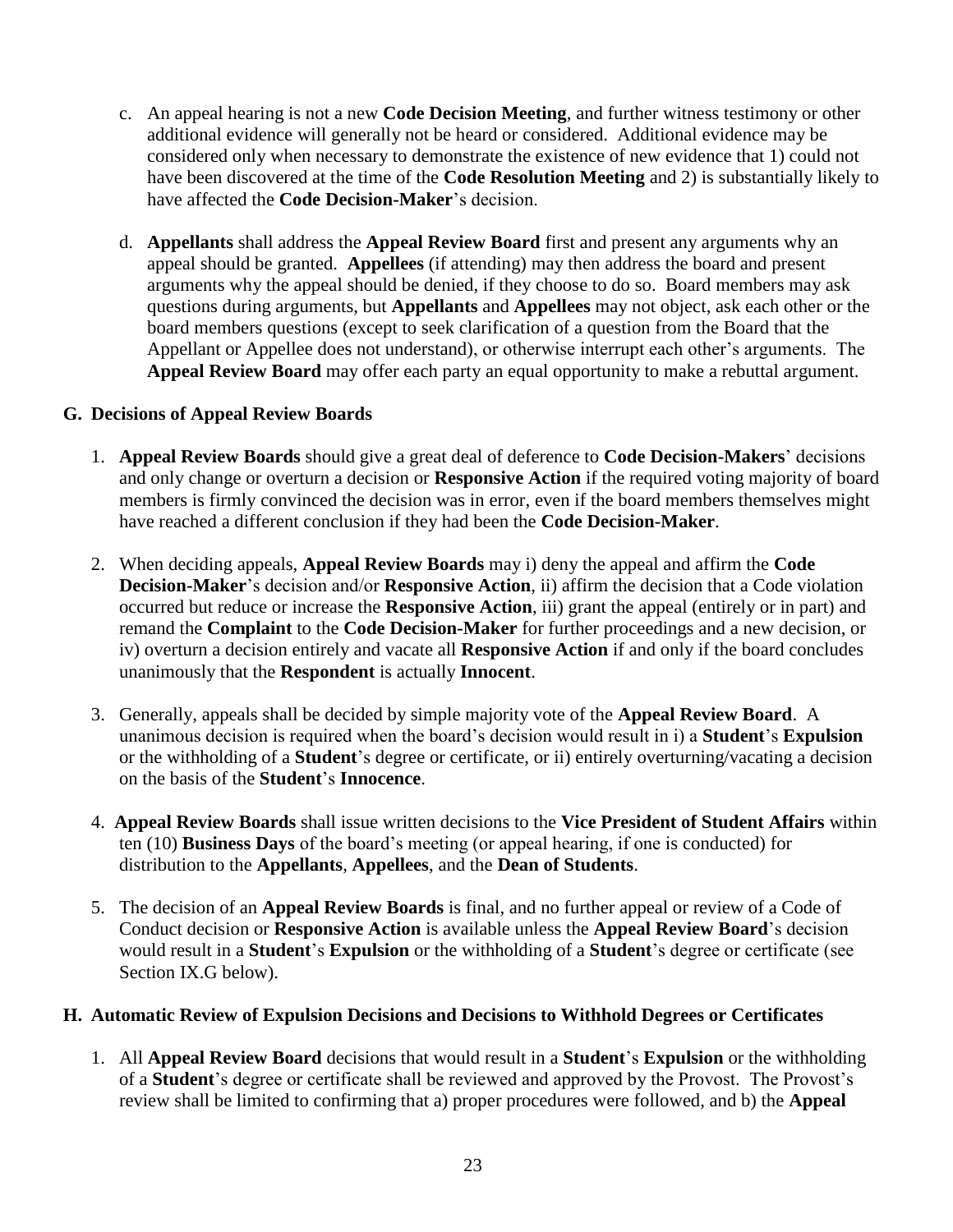**Review Board**'s decision was not **Clearly Erroneous** (*e.g.*, contradicted by the facts or tainted by clear bias). If the Provost determines proper procedures were not followed or that the board's decision was **Clearly Erroneous** or tainted by bias, the Provost shall either a) direct the board to reconvene in accordance with the correct procedure and/or issue a revised decision, or b) designate an entirely new board to reconsider the appeal. The Provost shall continue to review the **Appeal Review Board**'s decisions until the Provost is satisfied that proper procedures were followed and that the **Appeal Review Board**'s decision was reasonable in light of the facts.

2. **Appellants** and **Appellees**, or their **Advisors** or **Attorneys**, are not permitted to contact the Provost directly or indirectly regarding the Provost's review of **Appeal Review Board** decisions.

## **SECTION X: Interim Suspension in Cases of Serious Threats or Disruptions**

- A. The **Dean of Students**, **Campus Police** Chief, or **Campus Police** Operations Commander, or their respective designees, may, without prior notice, immediately issue an **Interim Suspension** to a **Student** if there is a reasonable basis to believe that the **Student**'s continued presence on **College Property** or at **College Sponsored Activities** while the **Student**'s Code of Conduct proceeding is pending poses a significant threat to the health or safety of the **College Community** or poses a risk of a **Substantial Disruption to Ordinary College Operations**.
- B. **Students** shall be notified of their **Interim Suspension**, the specific reasons for it, the conditions by which the **Student** must abide, and the **Student**'s right to seek an expedited review (see Section X.C below) verbally at the time the **Interim Suspension** is imposed (if possible) and/or in writing within one (1) **Business Day**.

## C. **Expedited Review of Interim Suspensions**

- 1. **Students** may submit a request for an expedited review of an **Interim Suspension** to the **Dean of Students** and the **Vice President of Student Affairs** within three (3) **Business Days** of receiving notice of the **Interim Suspension**. The request must be in writing and state specifically why the **Student** believes the **Immediate Suspension** is not justified, including why the **Student** would not pose a significant risk to the health or safety of the **College Community** or a risk of **Substantial Disruption** to **Ordinary College Operations** by the **Student**'s continued presence while the Code process is pending. **Interim Suspensions** shall remain in effect while **Students**' requests for expedited review are pending.
- 2. The **Dean of Students**, **Campus Police** Chief, or **Campus Police** Operations Commander may, but are not required to, submit a written response to the **Student**'s request for review to the **Vice President of Student Affairs**.
- 3. The **Vice President of Student Affairs** shall evaluate the **Student**'s request for review by applying the **Clear and Convincing Evidence** standard and shall issue a written decision within three (3) **Business Days**. No meeting with the **Student** or hearing shall be conducted. If a decision is made in favor of the **Student**, the **Interim Suspension** shall be lifted, and the **Student** may resume regular College activities, subject to any **Interim Measures**, while the Code process is pending. If a decision is made against the **Student**, the **Interim Suspension** shall remain in effect.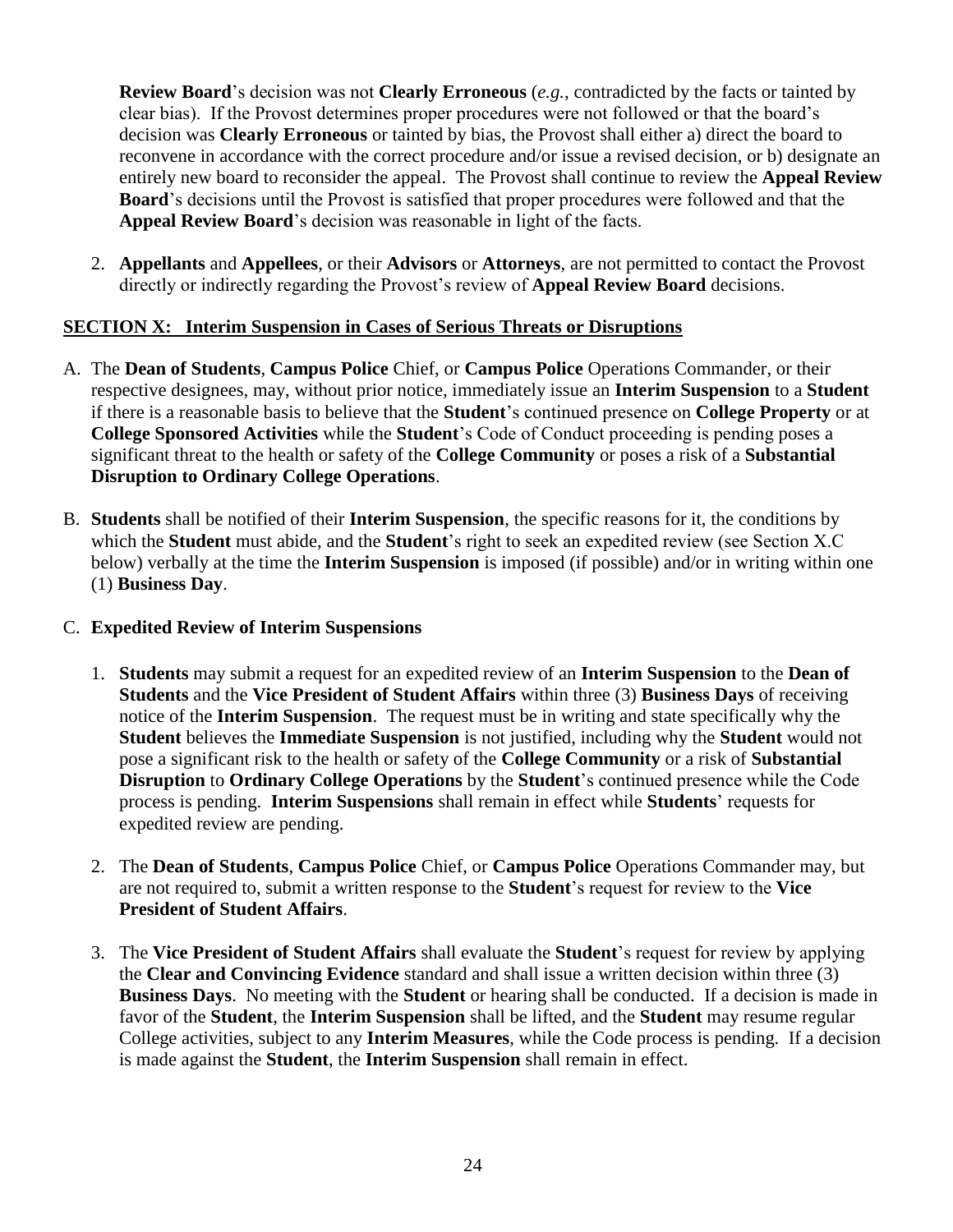D. During **Interim Suspensions**, the **Dean of Students** may allow **Students** to continue their College course work via email and other correspondence, independent study, or other remote means with the approval of the **Students**' **Instructors**.

## **SECTION XI**: **Eligibility for Readmission to the College**

- A. **Students** who are **Suspended** from the College for violating this Code of Conduct may be required to satisfy specific conditions, provided to the **Students** in writing at the time of their **Suspension**, in order to be eligible for readmission to the College after the term of their **Suspension** has ended.
	- 1. If a **Student** fails to satisfy the conditions of a **Suspension**, or if the **Student** engages in additional Code violations during the term of the **Suspension**, the **Code Decision-Maker** may convert the **Student**'s **Suspension** to an **Expulsion**.
	- 2. A **Student** whose **Suspension** is converted to an **Expulsion** shall have the same right to appeal as any **Student** who receives a **Disciplinary Sanction** of **Expulsion**.
- B. **Students** who have been **Expelled** from the College for violating this Code of Conduct are permanently ineligible for readmission at any time. Any request for readmission after **Expulsion** shall be denied automatically with no opportunity for appeal.

## **SECTION XII: Glossary of Definitions<sup>2</sup>**

 $\overline{a}$ 

"Academic Integrity" means the adherence to intellectual honesty and authentic, responsible scholarship in one's Academic Work at the College.

"Academic Work" means all work product submitted to the College by a Student for a grade, academic credit, or official evaluation by the College, including, but not limited to, class assignments, examination responses, essays, reports, projects, research results and/or analyses, presentations and/or presentation materials, and artistic works.

"Actively Assist" means to present evidence and arguments and to ask questions on behalf of, as well as to provide advice to, a Student. It does not mean to answer or object to questions or to testify on behalf of or instead of a Student.

"ADR" means the College's Office of Access and Disability Resources.

"Advisor" means any non-Attorney assisting or supporting a Student during a Code Resolution Meeting or appeal hearing, including, but not limited to, another Student, an Employee; a parent, sibling, or other relative; or a religious or spiritual leader. An Advisor may be a legal professional by education or profession but may not Actively Assist a Student unless identified as an Attorney in accordance with this Code.

"Aggravating Factor" means any evidence or information that might warrant addressing an alleged Code of Conduct violation as Major Misconduct or justify imposing a harsher Responsive Measure for a particular violation, including, but not limited to, a history of prior violations by the Student, the degree of damage or caused by Student's misconduct (including physical and emotional damage to another member of the College

<sup>&</sup>lt;sup>2</sup> Unless specified otherwise, all terns used in this Code of Conduct that are not specifically defined in the Glossary of Definitions shall be interpreted using their common dictionary definitions.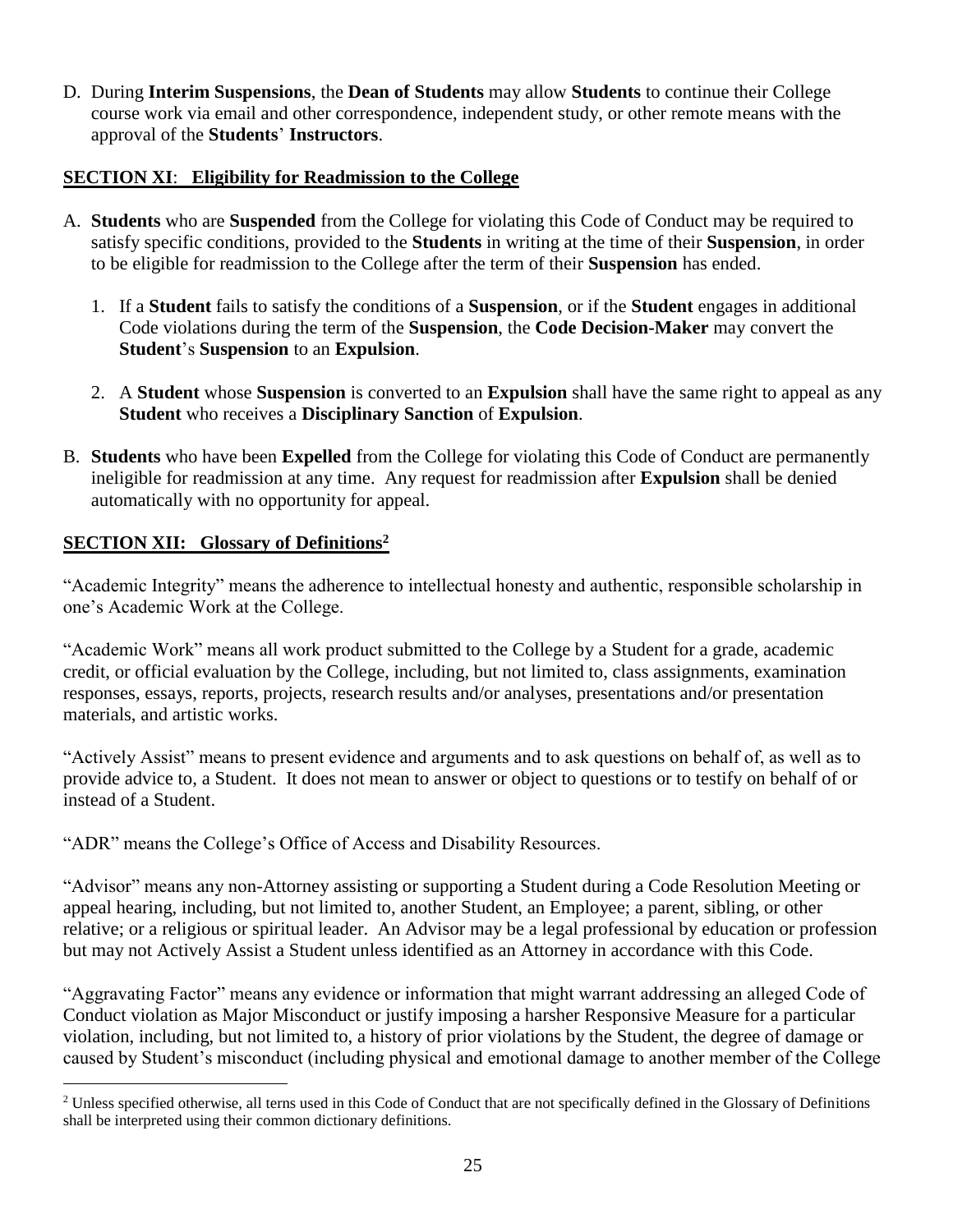Community), whether the misconduct was planned or spontaneous (*i.e.*, "a crime of passion"), whether the misconduct demonstrates callous disregard or disrespect for others or the College, and whether the Student demonstrates a lack of remorse or refuses to accept personal responsibility for the misconduct.

"AP" means Administrative Procedure.

"Appellant" means a Complainant or Respondent appealing a decision of and/or Responsive Action issued by a Code Decision-Maker in accordance with the Code of Conduct's appeal procedures.

"Appellee" means a Code Decision-Maker, Respondent, and/or Complainant responding to an Appellant's appeal of a decision made and/or Responsive Action issued by a Code Decision-Maker.

"Arizona Peace Officer" means a person certified as a law-enforcement officer by the State of Arizona and who is currently employed as a law-enforcement officer by an Arizona law-enforcement agency. "BP" means Board Policy.

"Attorney" means a legal professional licensed to practice law in the State of Arizona or another legal jurisdiction within the United States, including U.S. territories and federally recognized Indian/Native American Tribes and in good standing with that jurisdiction's bar who Actively Assists a Student during a Code Resolution Meeting or appeal hearing.

"Breach of the Peace" means seriously disruptive behavior as prohibited by Arizona's "disorderly conduct" statute (A.R.S. §13-2904), including, but not limited to, committing acts of violence, making unreasonable noise; engaging in protracted disruptive behavior to prevent a lawful meeting, gathering, or procession; and refusing to obey a lawful order to disperse.

"Bribe" means 1) anything of value offered, promised, or given to a College Employee with the intention of influencing that Employee's official decisions or actions, including, but not limited to, money, tangible goods, services, or information, or 2) the act of offering, promising, or giving a College Employee anything of value with the intention of influencing that Employee's official decisions or actions.

"Bullying" means a sustained course of conduct involving physical assault, threats of physical assault, harassment, ridicule, or deliberate and gratuitous intimidation of a kind and/or duration which no Reasonable Person could be expected to endure under the circumstances, the purpose or effect of which is to exert dominance over and/or humiliate another member of the College Community.

"Business Day" means between 8:00 a.m. and 5:00 p.m. on a day when the College conducts Ordinary College Operations, excluding Saturdays and Sundays, any officially recognized College holidays, and any other day the College is officially closed for any reason.

"Campus Police" means the Pima Community College Police Department.

"Clear and Convincing Evidence" means a decision-maker must have a firm belief that, based on the evidence available, it is highly probable a Student engaged in the conduct alleged in the Complaint in violation of the Code of Conduct. Clear and Convincing Evidence is a higher evidentiary standard than a Preponderance of the Evidence.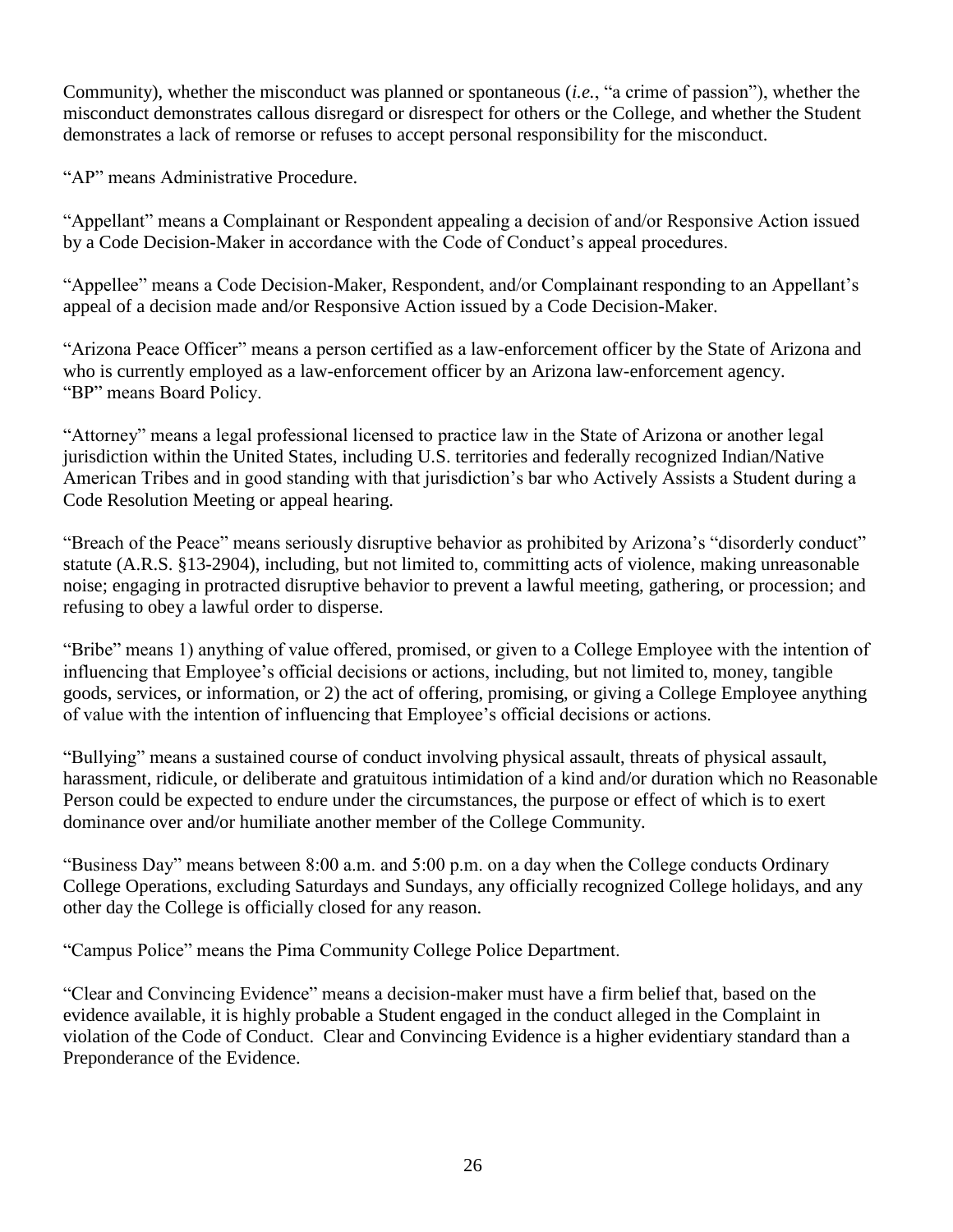"Clearly Erroneous" means not supported by competent evidence or reasonable inferences such that no Reasonable Person could have reached the same decision in light of all of the evidence.

"Code Decision-Maker" means a College Employee or third party retained by the College (*e.g.*, a consultant or attorney) empowered to enforce the terms of the Code of Conduct, to conduct Code Resolution Meetings, to decide if Students have violated the Code, and, if so, to determine an appropriate Sanction.

"Code Resolution Meeting" means the meeting between the Respondent and the Code Decisions-Maker to discuss the Complaint and the Respondent's alleged Code of Conduct violation, as well as any evidence in support of the alleged violation, at which the Respondent has an opportunity to respond to the allegations in the Complaint and the evidence in support of those allegations and to present additional evidence.

"College Assets" means any possessions; including, without limitation, vehicles, equipment, materials, furnishings, goods or merchandise, records, or data; or financial resources owned or controlled by the College.

"College Authorized Activity" means an activity by any individual, group, or organization that has been permitted to take place on College Property by the Chancellor, Executive Vice Chancellor for Finance, the Vice Chancellor for Facilities, a Campus President, or one of their respective designees, but is not organized, initiated, aided, or supervised by the College's administration or official organizations.

"College Campus" means each College campus, education center, and adult learning center and any other facility where Students normally receive instruction from the College or where Ordinary College Operations are normally conducted.

"College Community" means, collectively, all persons employed by, volunteering for, enrolled in classes at, or visiting the College or attending any College Sponsored Activity.

"College Property" means any College Campus, building, or grounds owned, leased, operated, or controlled by the College, as well as any structures, improvements, or equipment thereon.

"College Sponsored Activity" means any event, activity, or endeavor officially approved by the College, onor off-campus College Property, that is organized, initiated, aided, or supervised by the College's administration or official organizations.

"College IT Systems" means all College-owned or -controlled telephones, computers, software, network devices, servers, printers, and other College-owned or -controlled technology equipment, including both hardware and software, as well as the College's website "pima.edu," any email with a pima.edu domain name, and/or any information stored or transmitted on College servers.

"Commercial Activity" means all non-College advertising, marketing, sales, purchases, or agreements for the sale or purchase of goods or services, and all non-College solicitations of gifts of money or other goods or services by a person, groups of persons, or other entity, including charitable organizations.

"Complainant" means an individual who brings a Complaint alleging to have been subjected to or injured by a Student's violation of this Code of Conduct or who is responsible for a College Sponsored Activity during which a Student committed an alleged violation of this Code of Conduct.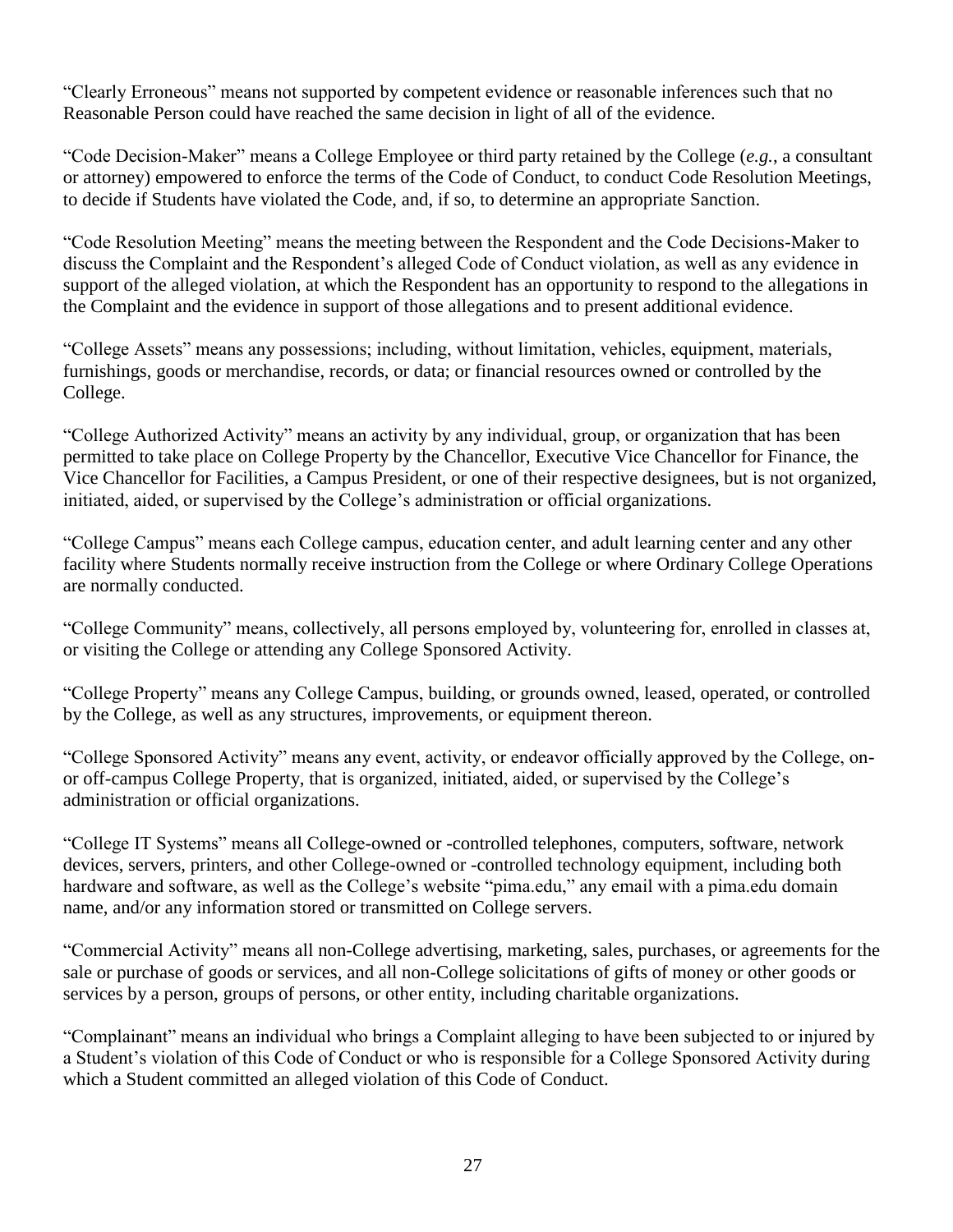"Complaint" means a formal, written allegation that a Student has violated the Code of Conduct.

"Conduct Agreement" means a written contract between the College and a Student who has admitted to or accepted responsibility for engaging in misconduct prohibited by this Code in which the Student agrees to do or refrain from doing certain things for a specified period of time in consideration for the College not pursuing or imposing Disciplinary Sanctions against the Student.

"Confront" means to oppose directly and contemporaneously, generally in person and face to face, but, at a minimum, in a manner in which one can hear and view the testimony of others against oneself as it is being given.

"Conspiracy" means an agreement between a Student and one or more other persons to engage in conduct prohibited by the Code of Conduct in which at least one action in furtherance of their agreement is undertaken.

"Dean of Students" means the College's Dean of Students, individually and as an administrative office of the College, or the Dean's designee. In the event of a College administrative reorganization prior to a revision of this Code, "Dean of Students" shall include a College administrator with duties and responsibilities equivalent to those of the Dean of Students as of the effective date this Code, or the Dean's designee.

"Department Head" means a full-time faculty member or other College Employee who serves as the academic leader of a specific academic department and the immediate supervisor of Instructors within that department under the authority of an academic dean or a director of adult basic education.

"Discipline," "Disciplinary," or "Disciplinary Sanction" means a punitive consequence to a Student as a result of the Student's Major Misconduct that could result in the Student's Suspension or Expulsion from the College.

"Educational Measure" means a non-punitive consequence of a Student's Code of Conduct violation, focused on corrective and restorative measures intended to help Students make amends to those affected, learn from the experience, and better understand the College's expectations for them as members of the College Community. An Educational Measure is not a Disciplinary Sanction and will not result in the Student's Suspension or Expulsion from the College.

"Emotional Support Animal" means a domesticated animal other than a Service Animal that serves as a companion for and/or provides a sense of safety and comfort to an individual with a disability that ameliorates one or more symptoms or effects of the individual's disability and has been approved by ADR.

"Employee" means any person employed by the College on a full-time, part-time, temporary, or regular basis or directly engaged in the performance of work under the provision of a contract with the College. This definition does not include unpaid Volunteers.

"Expulsion" means the complete and permanent separation of a Student from the College. An expelled Student is barred from all College Property and College Sponsored Activities, will be withdrawn from all classes, and will not receive credit for those classes or a refund of any tuition. A Student who has been expelled is ineligible to petition the College to be allowed to re-enroll at a later date.

"Frivolous" means lacking any discernible basis in fact or policy.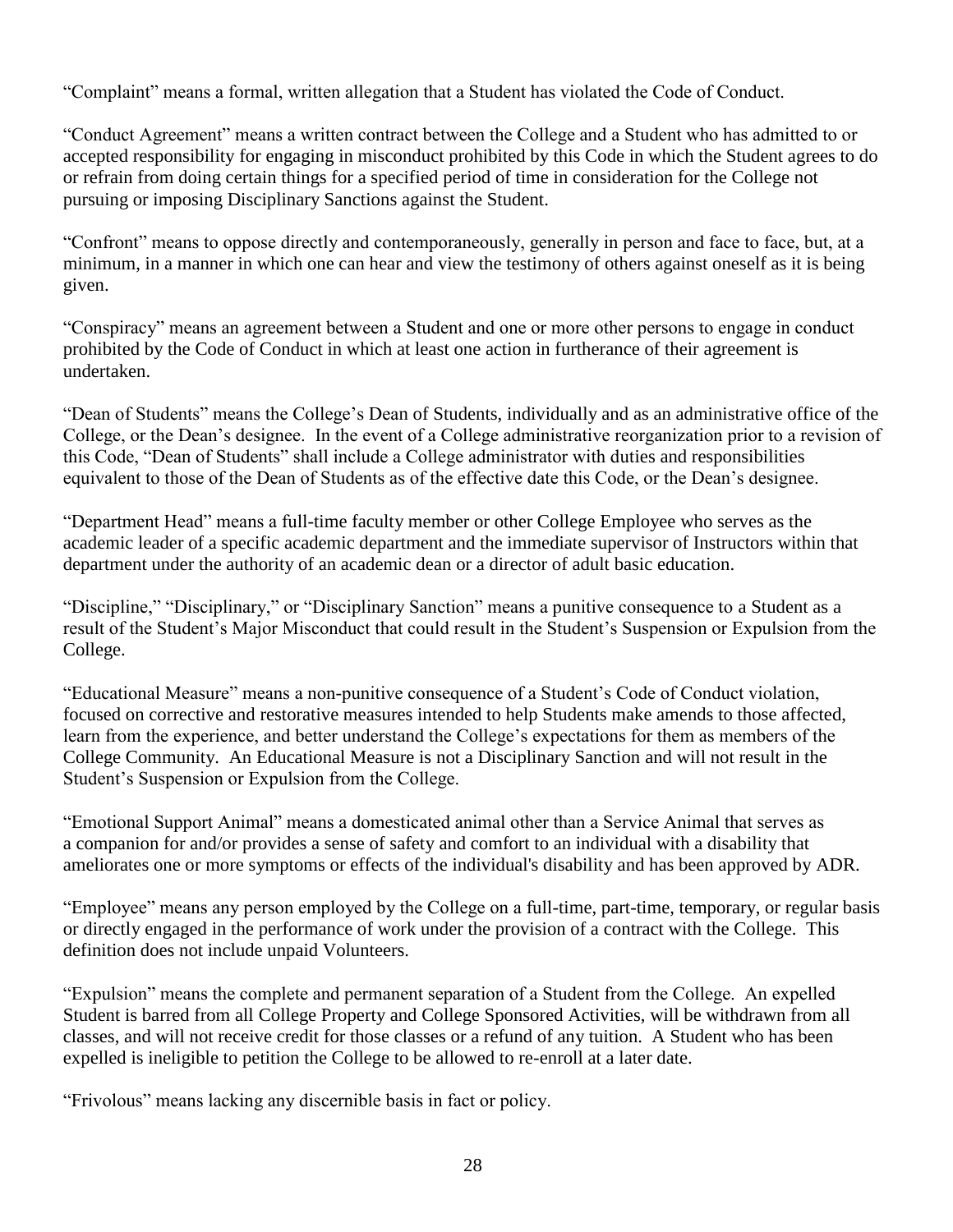"Gambling" means to bet or wager money or anything of monetary value on an event with an uncertain outcome, including, but not limited to, games of chance or skill.

"Gross Insubordination" means seriously disrespectful behavior directed toward a College Employee, including, but not limited to, deliberately and blatantly ignoring or disobeying an explicit directive and/or using or directing vulgar, profane, abusive, or objectively insulting language in any medium toward or about the Employee.

"Hazing" means the imposition of dangerous, unnecessarily strenuous, or humiliating tasks or conditions as a part of acceptance or initiation into, or membership in, a group or program, whether undertaken voluntarily or involuntarily, that no Reasonable Person could be expected to endure under the circumstances.

"Innocent" or "Innocence" means the established facts clearly and convincingly prove with certainty that a Student did not violate of the Code of Conduct, not just that the facts could not establish by a Preponderance of the Evidence that the Student violated the Code as alleged in a Complaint.

"Instructor" means an adjunct or full-time faculty member at the College or an Employee providing educational services in continuing education, workforce development, adult basic education, and developmental education classes.

"Interim Measure" means a temporary condition imposed to halt ongoing misconduct, support and protect individuals involved in a Complaint and the College Community, and to protect the integrity of the investigation into a Complaint. Interim Measures may be requested by both Complainants and Respondents, and the College may impose Interim Measures at its own discretion.

"Interim Suspension" means an immediate Suspension that remains in effect until a Student's Code of Conduct proceeding is concluded, the Student's request of review of the Interim Suspension is granted, or the Dean of Students or the College's Chief of Police determines the Interim Suspension is no longer necessary.

"Investigator" means a College Employee or a third-party retained by the College to investigate and gather evidence related to an alleged Code of Conduct violation.

"Knowingly" means done in a way that a Reasonable Person would believe shows forethought, deliberate action, or an intention for an outcome to occur.

"Legal Professional" means a non-Attorney who 1) holds a *Juris Doctor* ("JD") or equivalent degree; 2) is licensed to practice law in a non-U.S. jurisdiction; or 3) is currently or formerly employed (including by retirement) as, or who has received education or training to become, a paralegal, judge, administrative law judge, magistrate, justice of the peace, or hearing officer.

"Lesser Misconduct" means any Code of Conduct violation that does not rise to the level of a Major Violation and warrants a Student receiving an Educational Measure, rather than a Disciplinary Sanction.

"Litter" means to leave trash and other discarded material; including, but not limited to, paper products, plastic or foam cups and containers, cans, bottles, and food scraps; on College Property or at a College Sponsored Activity without placing the material in a proper receptacle, such as a trash can or recycling bin.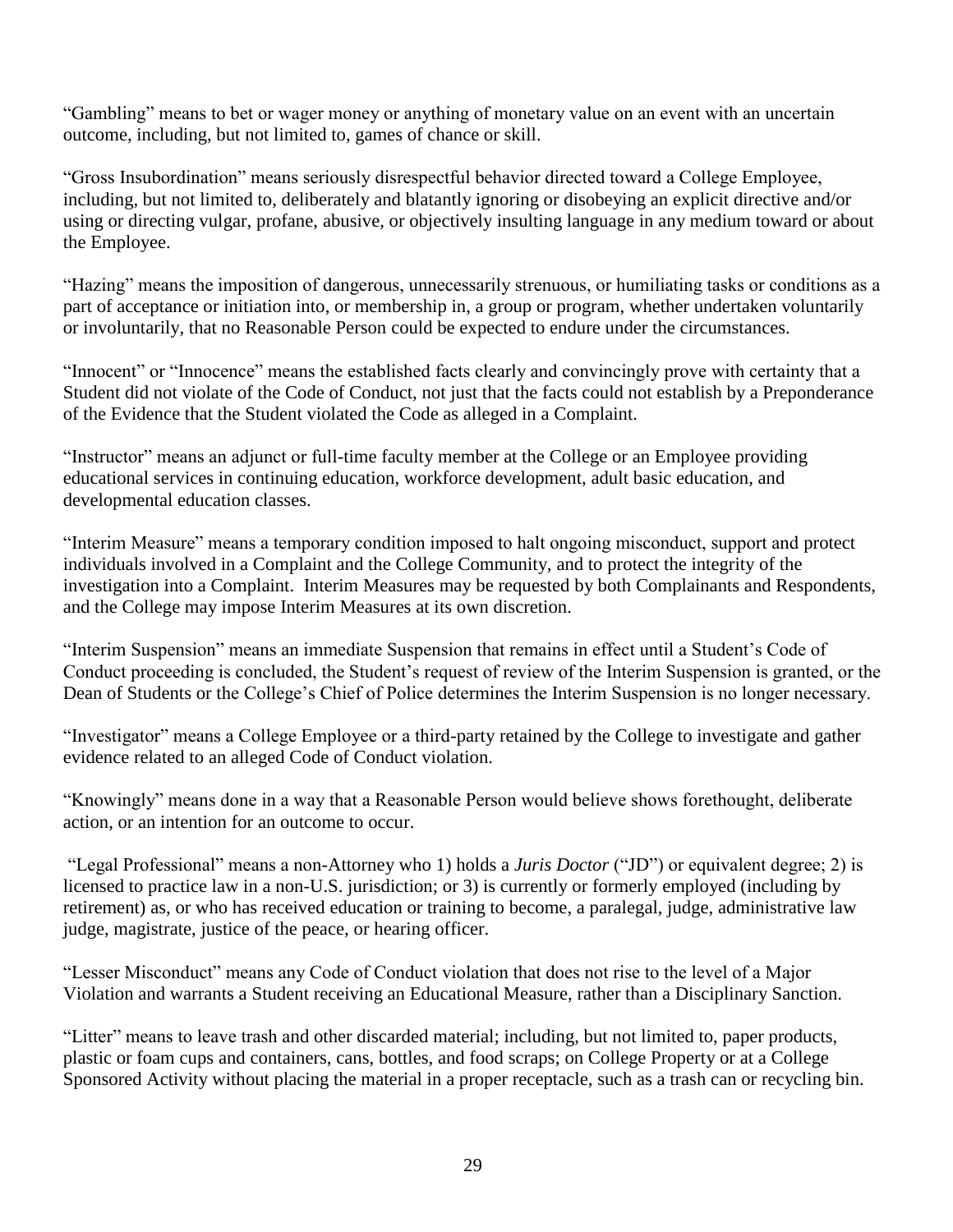"Major Misconduct" means a serious Code of Conduct violation that could result directly in a Student receiving a Disciplinary Sanction, up to and including Suspension or permanent Expulsion from the College, or the withholding of a Student's degree or certificate.

"Malicious" means intended merely to harass, intimidate, embarrass, or retaliate against a member of the College Community, to interfere with or disrupt Ordinary College Operations, or to delay a Code of Conduct proceeding.

"Material Error in Process" means a significant mistake or omission in administration of the Code of Conduct that a Reasonable Person could find affected or likely could have affected the final outcome of a Complaint proceeding or otherwise made the proceeding fundamentally unfair.

"Mitigating Factor" means any information or evidence presented to a Code Decision-Maker that might warrant addressing an alleged violation as Lesser Misconduct or justify a lesser Responsive Action, including, but not limited to, whether the Student admits to or accepts personal responsibility for the violation, lack of prior violations, personal circumstances that might explain but not excuse the violation (*e.g.*, severe stress or provocation), and whether the Student demonstrates genuine regret or remorse.

"Negligently" means done in a way that demonstrates a failure to act with the level of care that a Reasonable Person would exercise under the same circumstances.

"Obscenity" means material in any medium; including, but not limited to, written or spoken words, images, and videos; that a Reasonable Person applying contemporary community standards would find appeals or is intended to appeal primarily to prurient interests; depicts or describes sexual conduct in a blatantly graphic or patently offensive way; depicts or describes brutal acts of physical harm or cruelty to or the infliction of brutal physical harm or cruelty upon humans, animals, or human- or animal-like creatures, and, taken as a whole, lacks discernible literary, artistic, political, academic, or scientific value.

"Ordinary College Operations" means all day-to-day business and other functions of the College, including, but not limited to, academic instruction, administrative services, performance of employment responsibilities, facilities maintenance and grounds-keeping, creative activity, community events, campus safety and security, and the maintenance of a College-wide environment that is open, accessible, and welcoming to the College Community.

"Phishing" means the fraudulent use of deceptive email or text messages, often appearing to come from known persons or trusted institutions, to illegally obtain or attempt to obtain sensitive personal information, including, but not limited to, usernames, passwords, banking information, and credit card details.

"PimaOnline" means distance-learning educational services, including, but not limited to, classes and academic counseling, offered and conducted by the College primarily via the internet.

"Plagiarism" means the use or representation of someone else's work, words, or ideas from any source, with or without that person's consent, as if they were one's own Academic Work, including by incorporating them into one's Academic Work without proper attribution, citation, or acknowledgement.

"Pornography" means Obscenity in any medium that a Reasonable Person applying contemporary community standards would find portrays human nudity or sexual activity solely for the purpose of sexual arousal.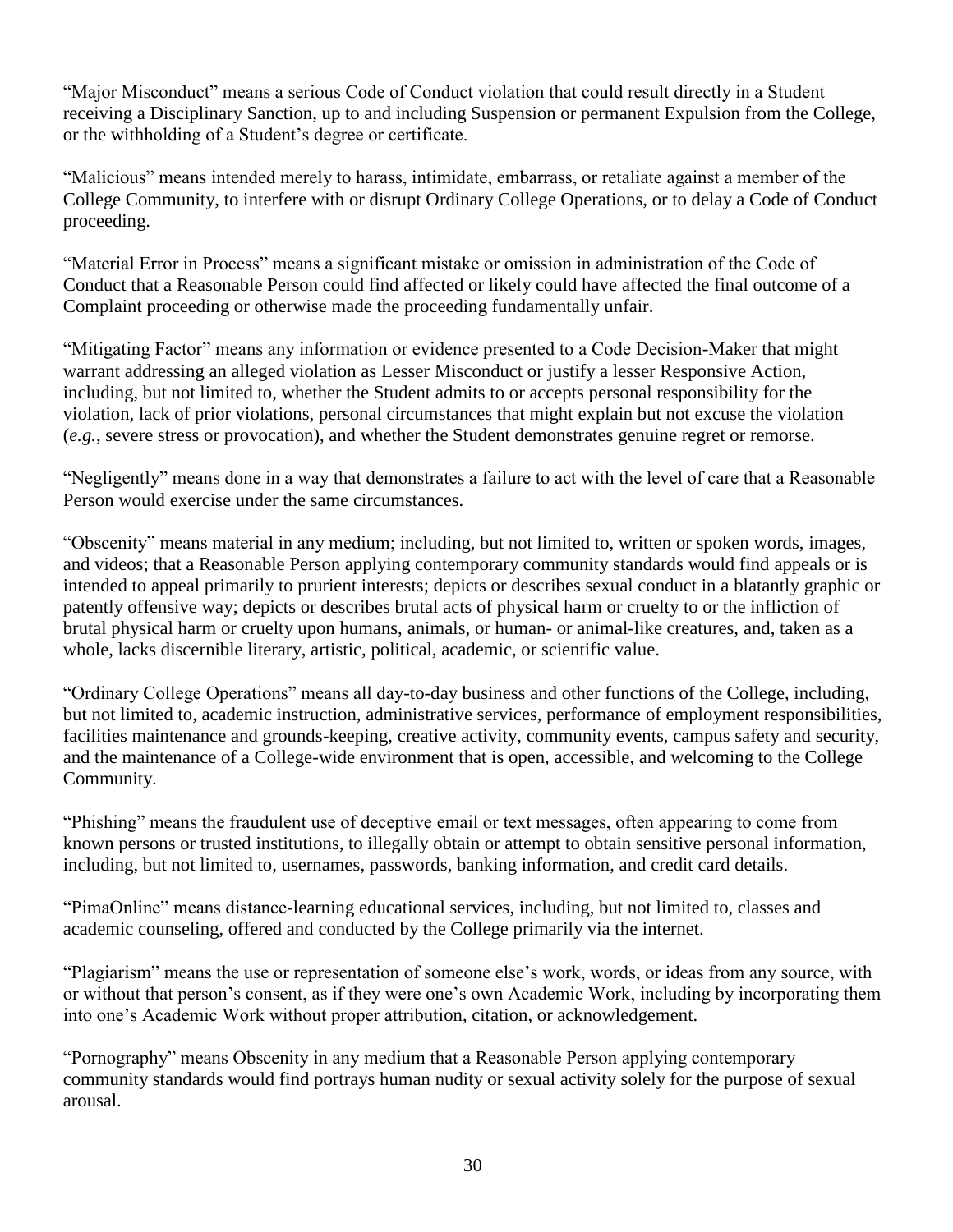"Preponderance of the Evidence" means the decision-maker must determine that, based on the available credible information, it is more likely than not (*i.e.*, there is a greater than 50% chance) a Student engaged in the conduct alleged in a Complaint in violation of the Code of Conduct

"President" means the President of the College Campus where an alleged Code of Conduct violation occurred, or, if the alleged violation occurred off campus, the President with administrative authority over the College Sponsored Activity during which the violation allegedly occurred.

"Probation" means a Student has been formally warned that any violations of the Code of Conduct during a specified period of time will likely result in a Disciplinary Sanction. A probationary period may be for one or more semesters or may last indefinitely. Probation itself is not a Disciplinary Sanction.

"Reasonable Person" means a hypothetical adult person with average sensibilities and an ordinary degree of intelligence, common sense, emotional maturity, prudence, care, and foresight.

"Recklessly" means done in a way that a Reasonable Person would find unjustifiably impulsive, exceedingly careless, or totally unreasonable under the circumstances.

"Reprimand" means a formal written notice to a Student that the Student engaged in unacceptable conduct in violation of the Code that must be corrected and/or not repeated.

"Respondent" means the Student who is alleged in a Complaint to have violated the Code of Conduct.

"Responsive Action" means any Educational Measure or Disciplinary Sanction imposed on a Student by the College as a result of the Student accepting responsibility or being found responsible for a Code of Conduct violation.

"Restorative Justice" means any method of addressing and correcting Code of Conduct violations that provides an alternative to traditional punishments by focusing on accepting personal responsibility, making amends to individuals or institutions who have been harmed, and developing a stronger sense of one's identity and role as a member of the College Community.

"Retaliation" means adverse action taken against any participant in the Academic Integrity Code process because of that person's participation in the process.

"Selective Extracurricular Activity" means a College Sponsored Activity for which Students do not receive grades or academic credit that limits participation to Students who are invited individually to participate or who are permitted or chosen to participate through competitive or restrictive processes, such as class-standing or minimum-GPA requirements, try-outs, auditions, or elections.

"Service Animal" means a dog or, in certain instances, a miniature horse that has been individually trained to do work or perform tasks for a person with a disability that is directly related to the person's disability.

"Sexual Harassment" means unwelcome sexual advances or requests to engage in sexual activity of any kind; conditioning an academic outcome or a College benefit (*e.g.*, grades, financial assistance, employment, decisions in College proceedings) on acquiescence to or tolerance of sexual activity;